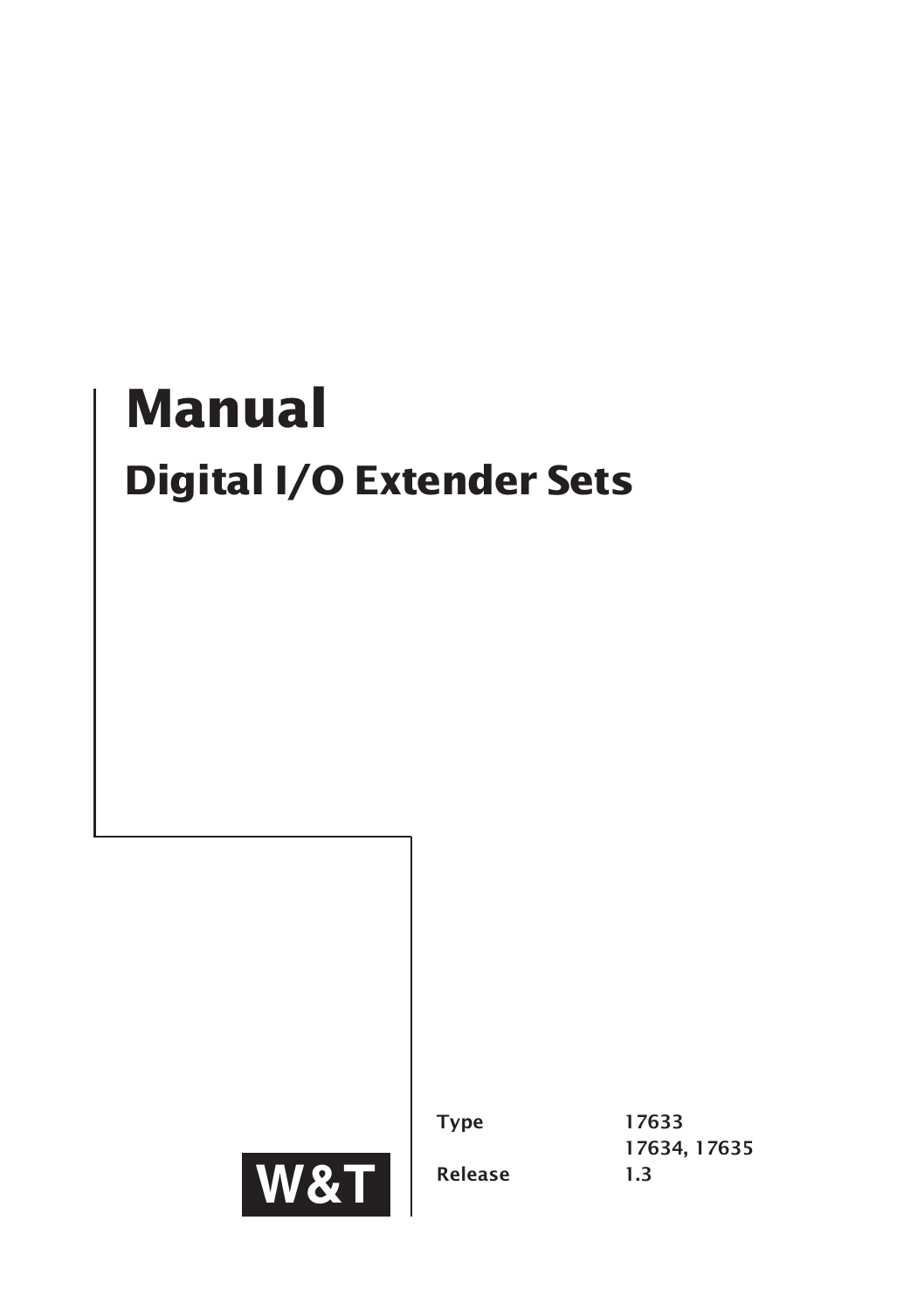© 05/2015 by Wiesemann & Theis GmbH

Subject to error and alteration:

Since it is possible that we make mistakes, you mustn't use any of our statements without verification. Please, inform us of any error or misunderstanding you come about, so we can identify and eliminate it as soon as possible.

Carry out your work on or with W&T products only to the extent that they are described here and after you have completely read and understood the manual or guide. We are not liable for unauthorized repairs or tampering. When in doubt, check first with us or with your dealer.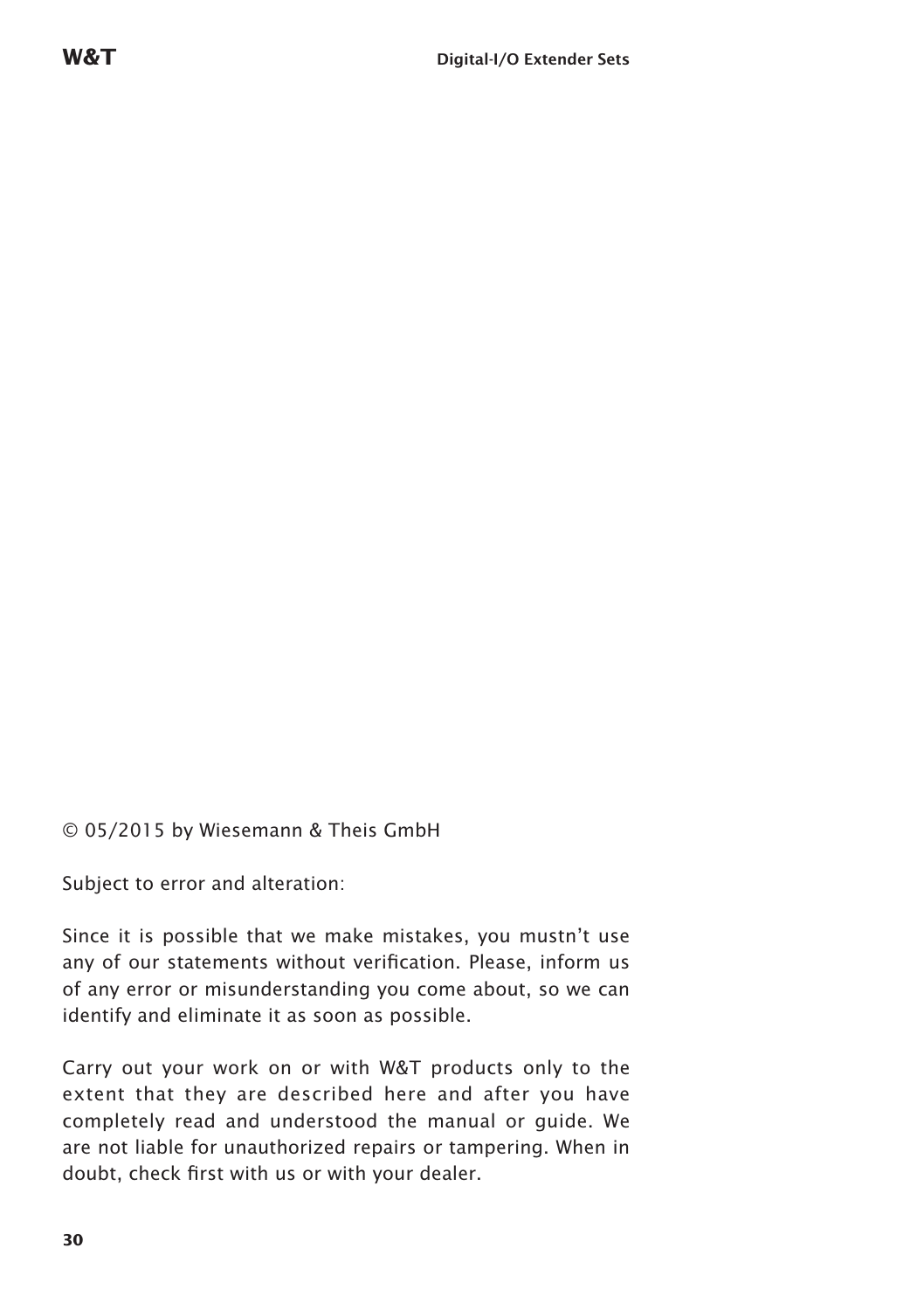Although the low bandwidth and large voltage swing of digital I/O signals make them essentially less sensitive to external noise than for example serial data signals, in some case the operating conditions necessitate transmission procedures which are completely resistant to noise effects along the transmission line.

*Glass fibers* used as a transmission medium meet these requirements ideally while also offering the advantage of galvanic isolation up to virtually any level between the connected devices. In installations which are subject to the risk of severe weather conditions, such as in outdoor locations or between distant buildings, such a solution ensures a permanently reliable connection even under adverse conditions.

Wiesemann & Theis offers a whole family of various glass fiber interfaces which allow conversion of standard interfaces into an optical interface for connecting glass fiber cable.

The W&T Digital-I/O Extender Sets, which carry the digital I/O signals over glass fiber optic cable using a multiplexing procedure, are described on the following pages along with the technical data and connection examples.

Up-to-date information about new product developments can be found in the Internet at http://www.wut.de or in the e-mail updates from the W&T Interface Club, which you can sign up for on the W&T homepage.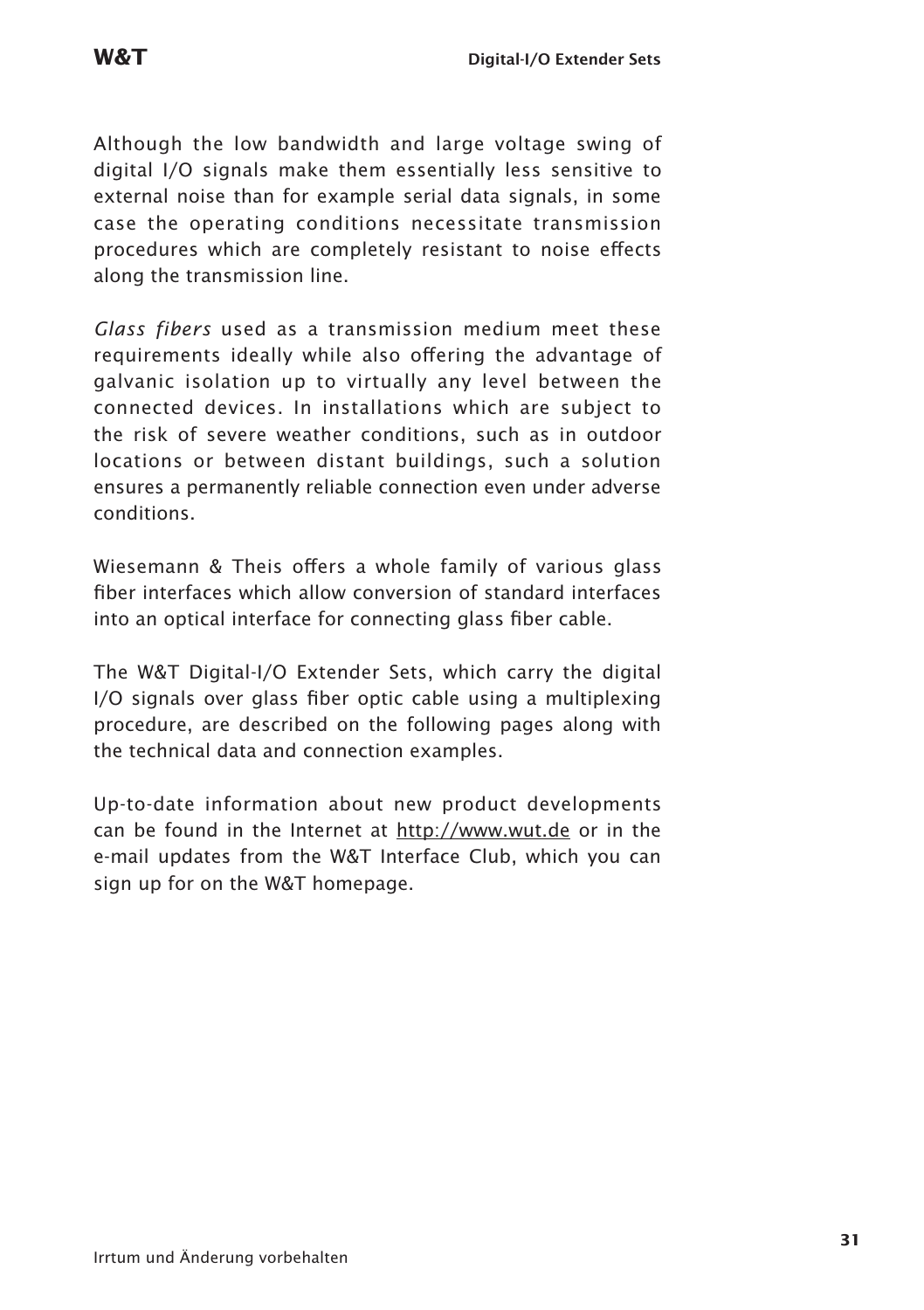### **Table of Contents**

| Digital-I/O Extender Set 2x2, MM ST, Model 17633  33 |  |
|------------------------------------------------------|--|
|                                                      |  |
|                                                      |  |
|                                                      |  |
| Glass Fiber Interface and Digital-I/O Port 34        |  |
|                                                      |  |
|                                                      |  |
|                                                      |  |
|                                                      |  |
|                                                      |  |
|                                                      |  |

### Digital-I/O Extender Set 8x8, MM ST, Model 17634 .... 41

| Glass Fiber Interface and Digital-I/O Port 43 |  |
|-----------------------------------------------|--|
|                                               |  |
|                                               |  |
|                                               |  |
|                                               |  |
|                                               |  |
|                                               |  |
|                                               |  |

### Digital-I/O Extender Set 8x8, SM SC, Model 17635 ..... 49

| Glass Fiber Interface and Digital-I/O Port 51 |  |
|-----------------------------------------------|--|
|                                               |  |
|                                               |  |
|                                               |  |
|                                               |  |
|                                               |  |
|                                               |  |
|                                               |  |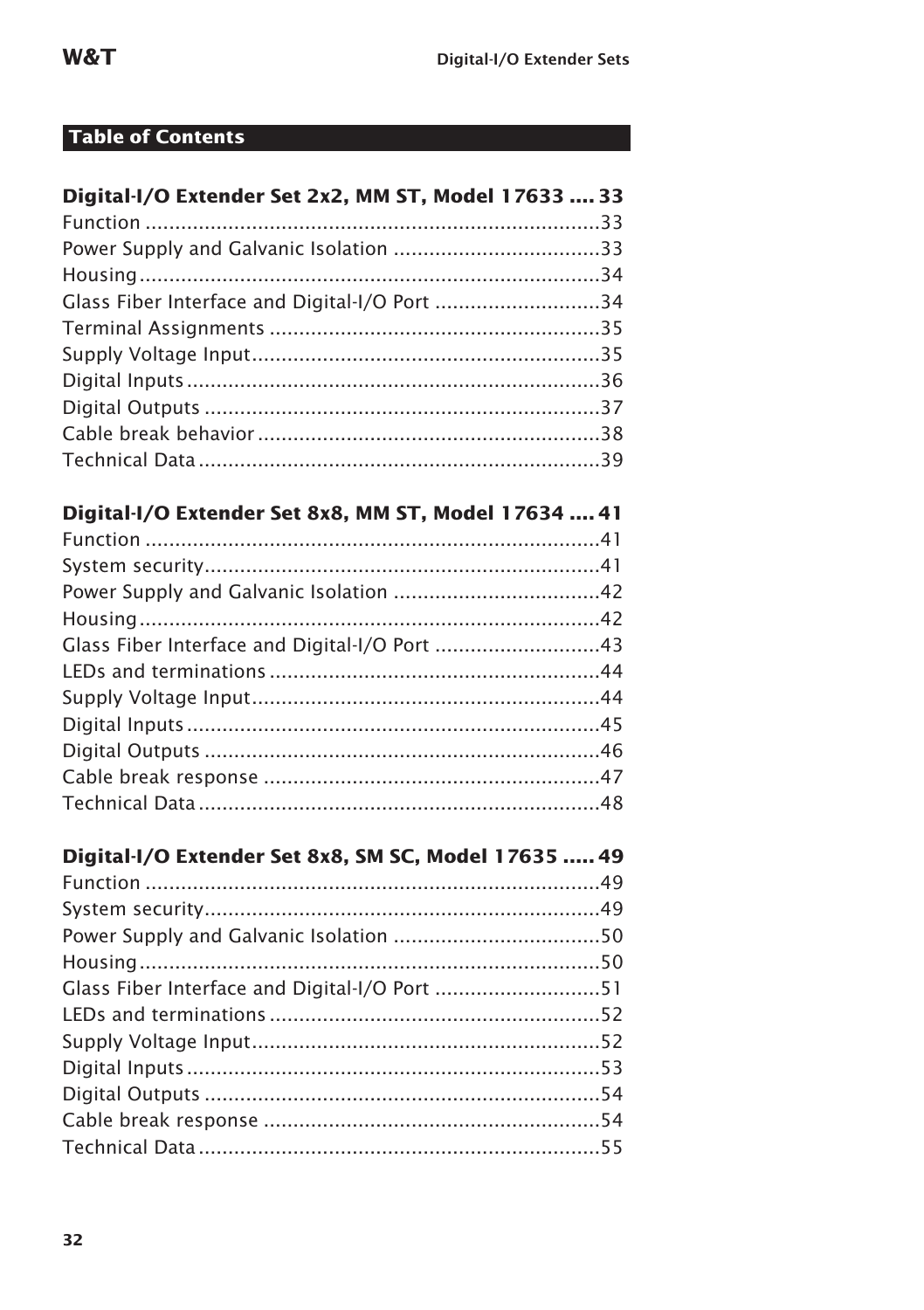#### **Digital-I/O Extender Set, Model 17633**

#### **Function**

The W&T Digital-I/O Extender Set, Model 17633 enables sending of digital I/O signals bi-directionally over a glass fiber optic cable.

The set consists of two digital- $1/0 \leq$  glass fiber optic converters and supports two I/O channels in each direction. A special communications protocol between the converters is used for transmitting over the glass fiber optic cable, so that the converters can only be used in pairs.

#### **Power Supply**

The signal converters are powered by an integrated switched regulator. This regulator has a variable input voltage range and enables powering of the converters by using any DC or AC voltage between 12 and 24 volts. The supply voltage is reverse polarity protected and can be implemented on the underside of the converters using the included plug-in 2-pole screw terminal.

#### **Galvanic Isolation**

Within the signal converters the I/O connections are galvanically isolated from the supply voltage up to min. 1000 V using a DC/DC converter. The level of galvanic isolation between the two converters and thereby between the I/O terminal points is determined primarily by the length of the glass fiber optic cable used.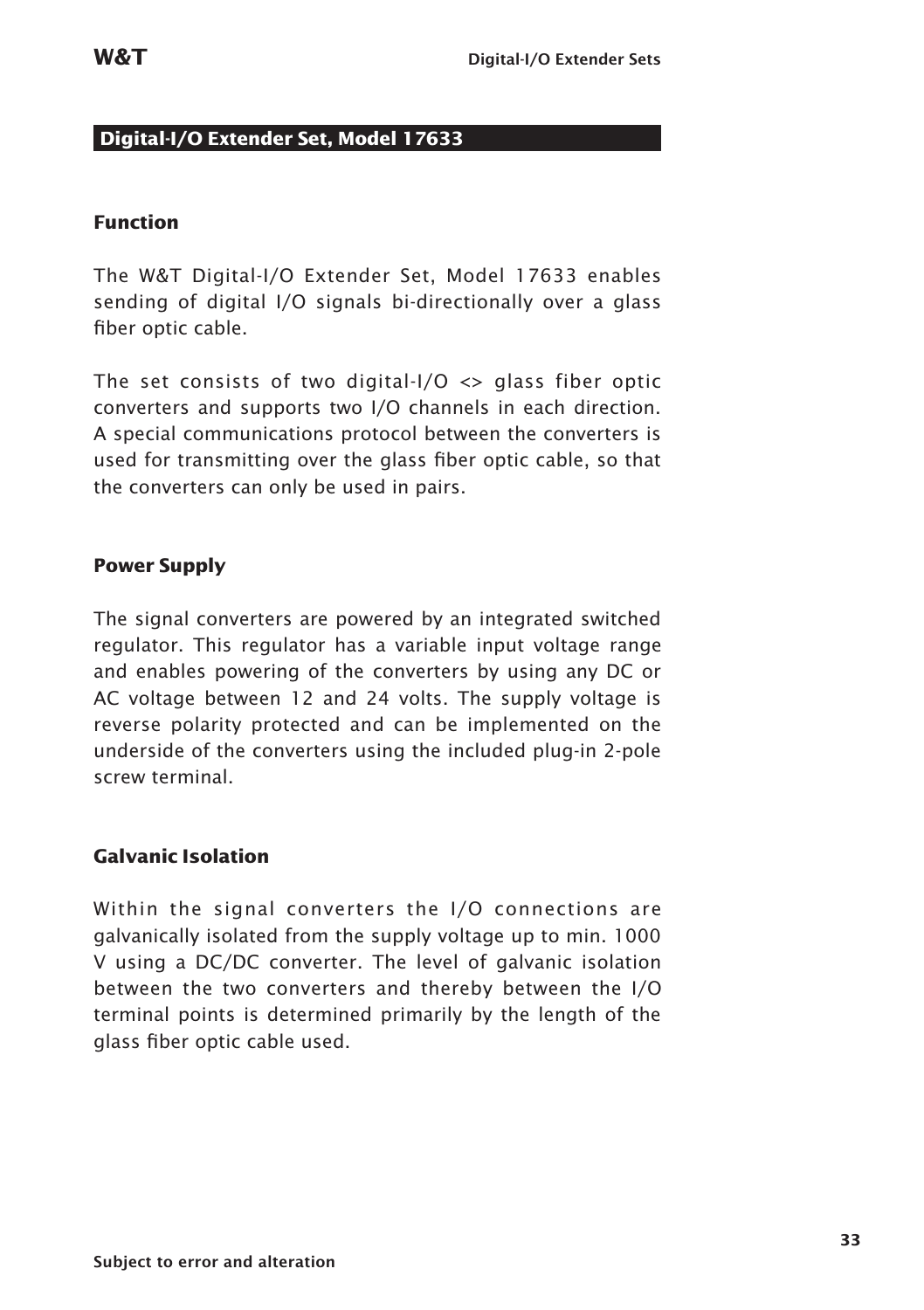#### **Housing**

The Digital-I/O  $\langle$  glass fiber optic are integrated inside a housing for mounting on DIN rails. To configure the cable break behavior you must open the Interface housing so that the DIL switches on the Digital-I/O Interface Module are accessible. To do this, slide the housing cover with the attached circuit board out of the housing body by grabbing the ST connector.

#### **Glass Fiber Interface**

Common ST connectors are used for connecting the glass fiber optic cable. A version with SMA connectors is also available as a special on request.

The light used for data transmission has a wavelength of 820 nm. Common 50/125 µm or 62,5/125 µm multimode duplex glass fiber optic cable is used, which thanks to its wide use in networking is easily available and inexpensive. This means that even existing glass fiber optic sections which are intended for use in networks can be used for sending digital signals. Depending on the attenuation factor of the glass fiber optic cable used, data transmission over distances of up to 3800 meters is possible.

#### **Digital-I/O Port**

The Digital-I/O Port is configured as a plug-in 3.5mm terminal block so that the connected in- and outputs can be disconnected from the signal converter at any time without having to unscrew anything.

All digital inputs use overvoltage-rated components to protect against transients which exceed the permissible input voltage of the inputs.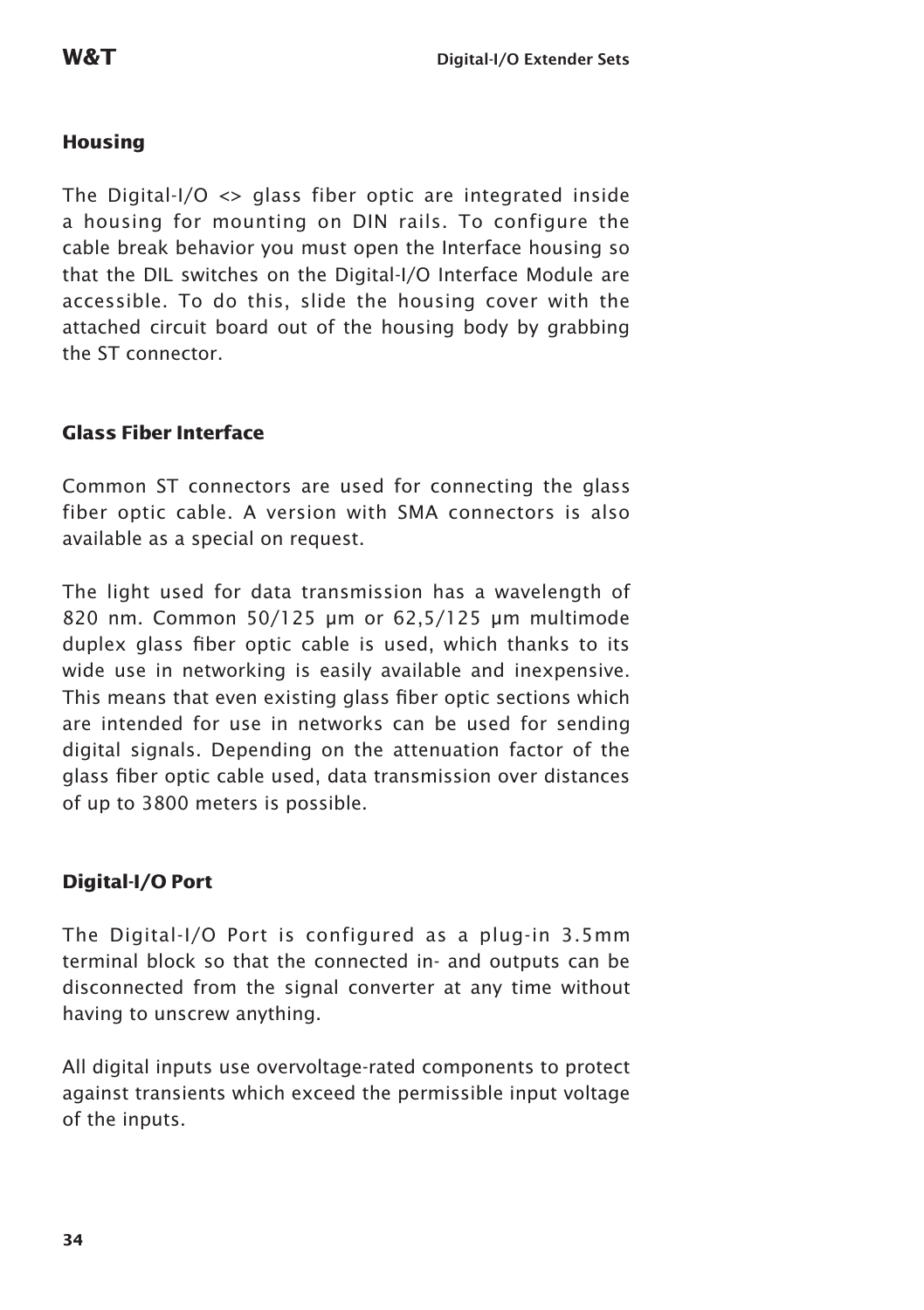Driver chips are used for the digital outputs which provide integrated protection against short circuit, overload and thermal destruction.

#### **LEDs and Terminal Assignments**

The converter features two LED's, with the *Power* LED indicating correct supply voltage. The *Data* LED is not connected.

The configuration of the signal and supply terminals and the pin configuration of the interfaces can be found on the device label as well as in the following illustration:



#### **Supply Voltage Input**

The supply voltage is connected to the screw terminals on the underside of the housing.

Any desired voltage of 12V to 24V can be used for power. Since the signal converters can be operated with DC or AC voltage, no special precautions are necessary with respect to the polarity of the supply voltage.

The *Vdd* terminal on the front side supplies only the The *Vdd* terminal on the front side supplies only the switching outputs and must be connected to a DC voltage.

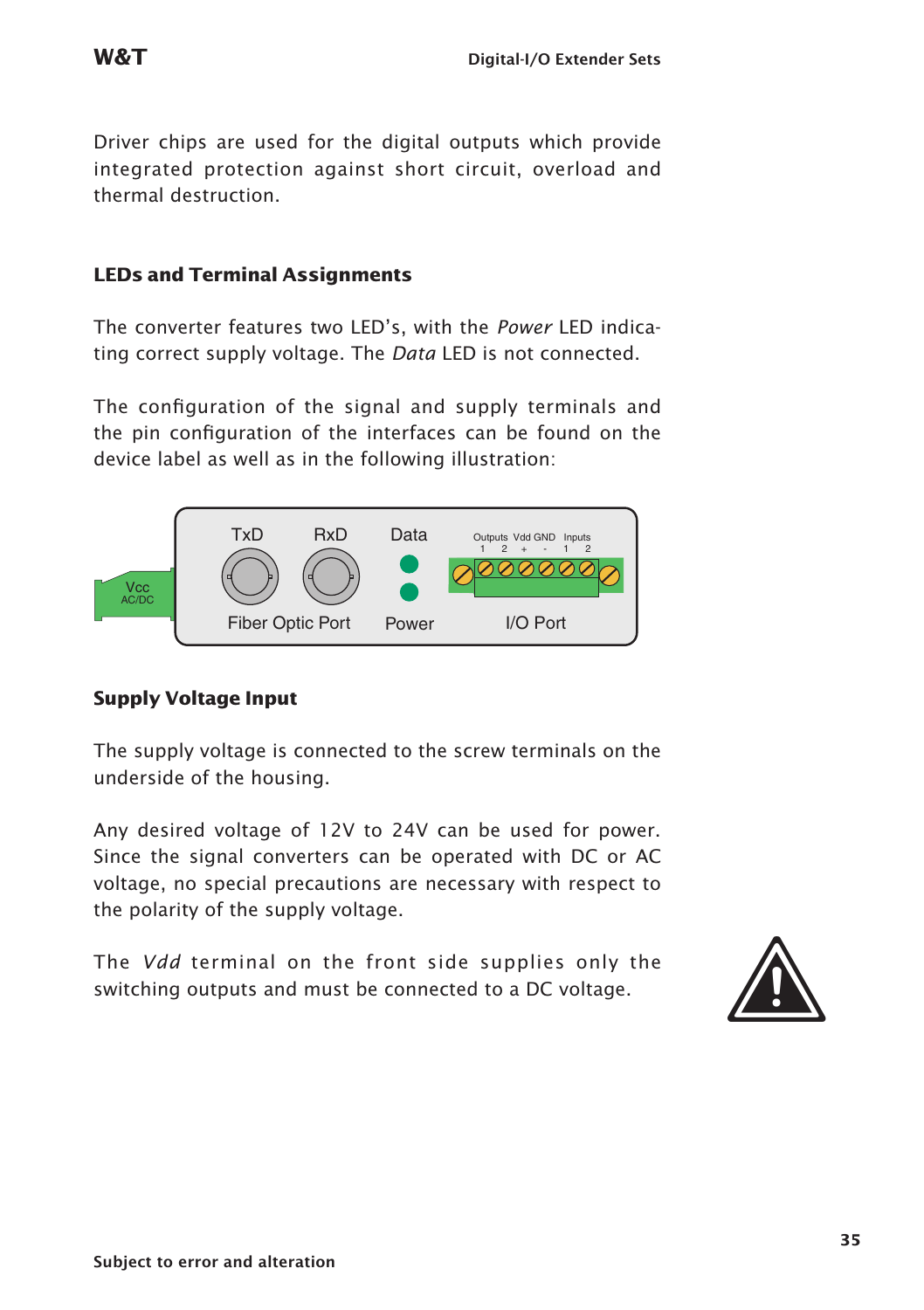#### **Digital Inputs**

The basic wiring of the inputs for the Digital-IO Extender Set can be seen in the following illustration:



The digital inputs of the Digital-I/O Extender Set 17633 are "Type 3" according to IEC 61131-2 and have a maximum input voltage of 30V with respect to the device reference ground.

The lines to the digital inputs should not be longer than necessary.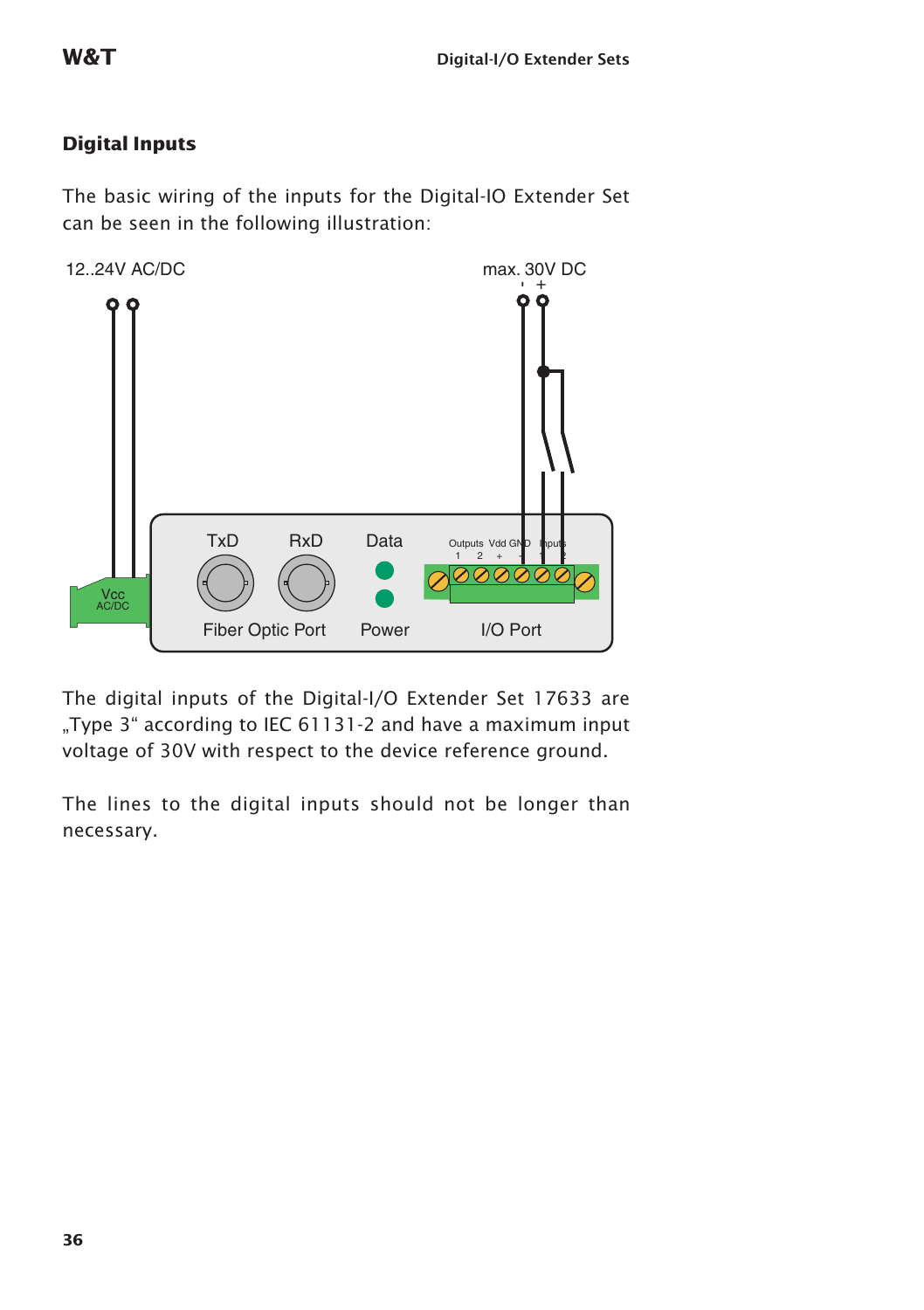#### **Digital Outputs**

The basic wiring of the switching outputs for the Digital-IO Extender Set can be seen in the following illustration:



The two digital outputs of the Digital-I/O Extenders are current sourcing. The supply voltage for the outputs may be between +6 V and +30 V DC and is provided at terminals Vdd and GND.

Each of the outputs can switch a maximum current of 0.5A. If loads with an inductive component (e.g. relays, contactors, solenoids etc.) need to be switched, the outputs must be additionally protected using recovery diodes.

The outputs have thermal overload protection and are short circuit protected. In the OFF state a very low current of approx. 10µA is used to check whether the outputs are switched to a load. If LEDs are connected to the outputs, this can result in a slight glow even in the rest state.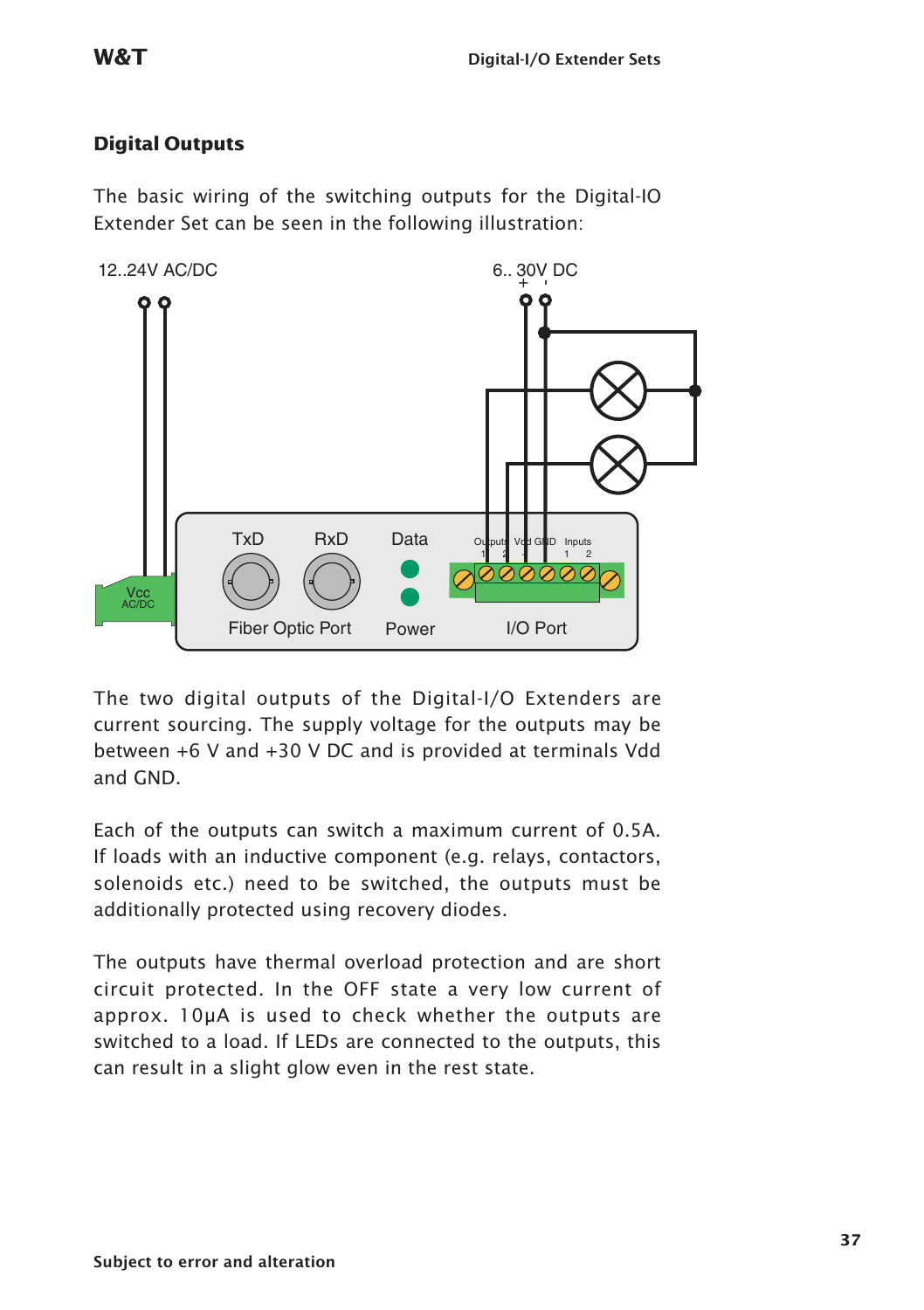When sizing the output voltage supply, the required current must always be taken into consideration. If the selected voltage for supplying the loads varies between 12V and 24V DC, the signal converter and the switched loads can be supplied from the same source.

#### **Cable break behavior**

Should the glass fiber connection be interrupted or if the glass fiber cable is not connected, the default response is for all digital outputs to go directly to the *Off* state. A different response can be configured individually for each channel using DIL switches inside the unit. Simply set the DIL switches for the corresponding in- and outputs in both Digital-I/O  $\leftrightarrow$ Glass Fiber converters to *ON*. The names of the DIL switches *In1*, *In2*, Out1 and *Out2* can be found on the circuit board near the switch.

To change for example the cable break behavior of the first I/O channel, set DIL switch *In1* on the first interface AND DIL switch *Out1* on the second interface to *ON*. Now when there is a cable break or the glass fiber cable is disconnected, the output goes directly to the *ON* state.



In this way each of the four channels can be configured individually as desired.

**Note: Changing the setting of a DIL switch on only one Interface causes the signal to be sent inverted. When voltage is present on the input the corresponding**  Note: Changing the setting of a DIL switch on only one<br>Interface causes the signal to be sent inverted. When<br>voltage is present on the input the corresponding<br>output is turned off.

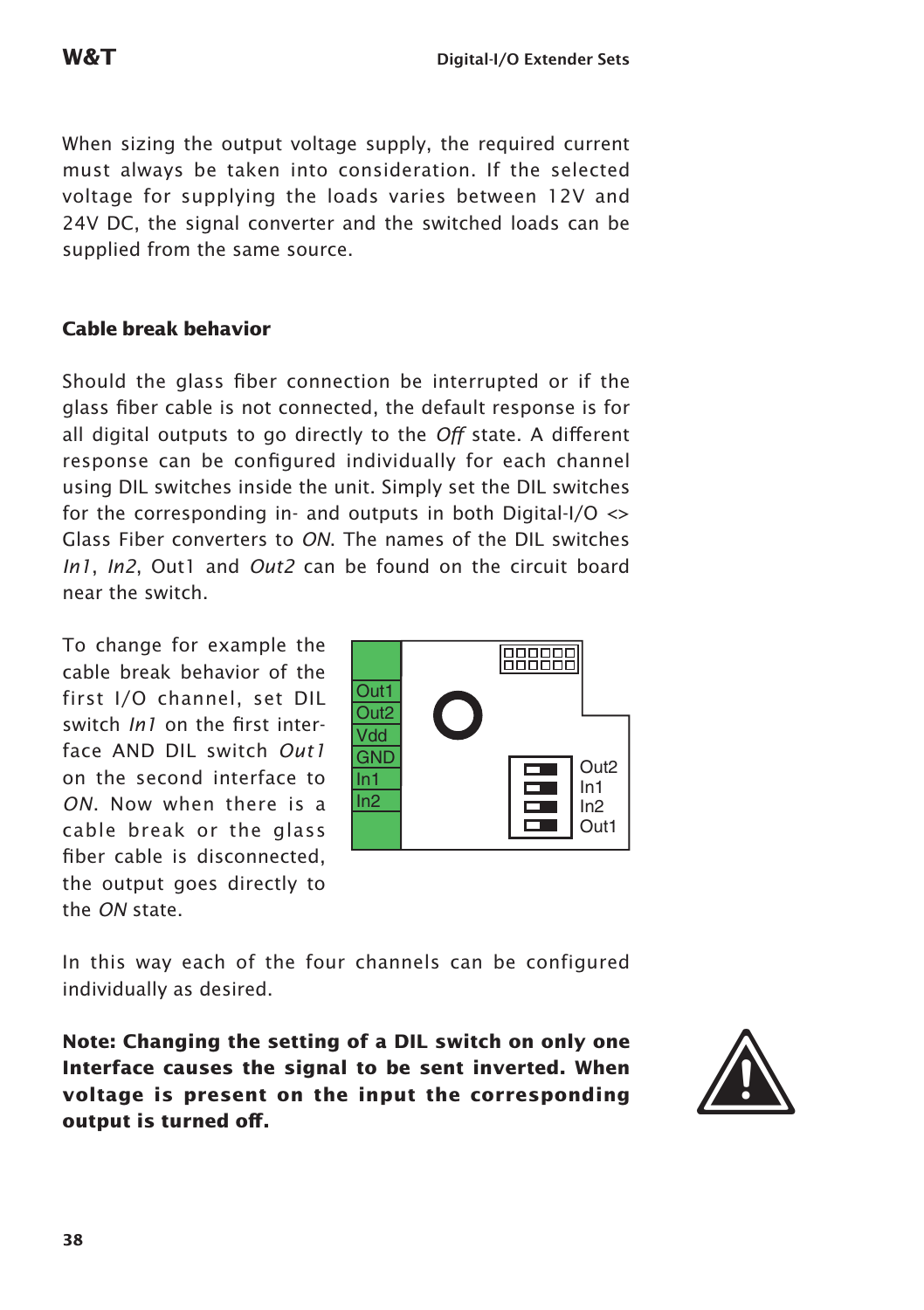### **Technical Data**

| Transmitted signals:<br>Digital-I/O connector:<br>Digital outputs:<br>Digital inputs:<br>Input voltage:<br>Signal delay: | 2x Digital In, 2x Digital Out<br>6-pin plug-in screw terminal<br>2 outputs, 6V-30V, 0.5A,<br>Short circuit protected<br>2 inputs acc. to IEC61131-2, type 3<br>max. 30V<br>Input to output: max. 250µs                                                                           |
|--------------------------------------------------------------------------------------------------------------------------|----------------------------------------------------------------------------------------------------------------------------------------------------------------------------------------------------------------------------------------------------------------------------------|
| Glass fiber connector:<br>Fiber medium:<br>Transmitter type:<br>Wavelength:<br>Optical budget:<br>Maximum distance:      | ST connectors (SMA on request)<br>Duplex multimode glass fiber cable<br><b>LED</b><br>820 nm<br>50/125µm: typ. 9.6dB, min. 4,2dB<br>62.5/125µm: typ. 13.4dB, min. 8.0dB<br>50/125µm:<br>typ. 3200m, min. 1400m @3dB/km<br>$62.5/125 \mu m$ :<br>typ. 3800m, min. 2200m @3.5dB/km |
| Supply voltage:<br>Current draw:<br>Isolation:                                                                           | 1224 V AC/DC<br>max. 150 mA at 12 V DC<br>min. 1 KV between digital-I/O<br>and supply voltage                                                                                                                                                                                    |
| Temperature range:<br>Humidity range:<br>Life expectancy:                                                                | Storage: -40+70°C<br>Operating: 0+60°C<br>590% rH (non condensing)<br>> 25 years (@25°C ambient temp.)                                                                                                                                                                           |
| Housing:<br>Dimensions:<br>Weight:<br>Scope of delivery:                                                                 | Plastic housing for DIN rail mount<br>105x75x22,5 mm<br>approx. 250 g<br>1x Digital-I/O Extender Set 2x2<br>Multimode ST                                                                                                                                                         |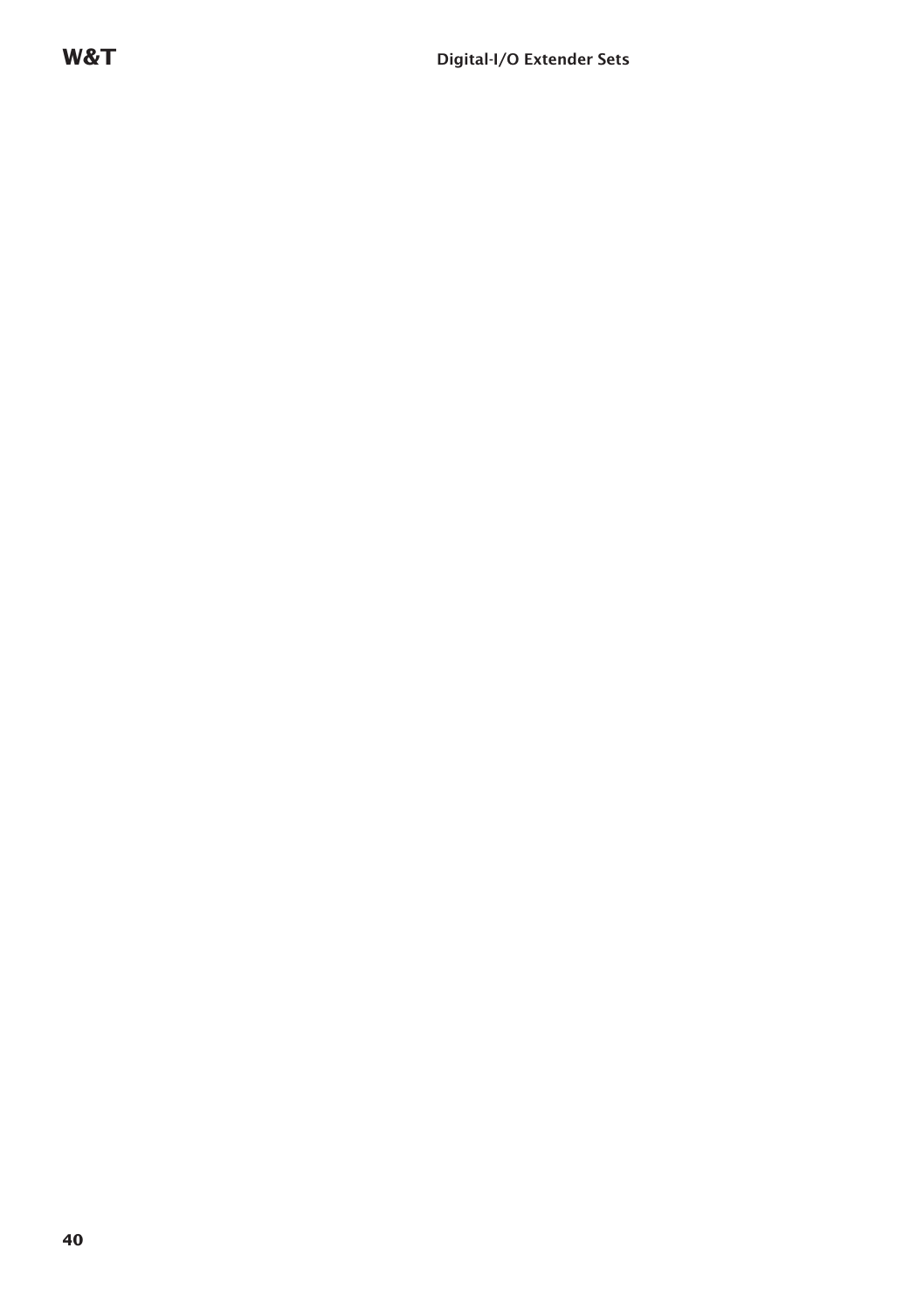#### **Digital-I/O Extender Set 8x8, Model 17634**

#### **Function**

The W&T Digital-I/O Extender Set 8x8, Model 17634 enables sending of up to 16 digital I/O signals over a glass fiber optic cable.

The set consists of two digital- $1/0 \leq$  glass fiber optic converters and supports eight I/O channels in each direction. A special safety communications protocol between the converters is used for transmitting over the glass fiber optic cable, so that the converters can only be used in pairs.

#### **System security**

The W&T Digital-I/O Extender Set 8x8 is a full hardware implementation, so that the risk of a malfunction caused by hidden firmware errors or a system crash is precluded.

The functionality of the glass fiber optic connection is cyclically monitored. The status of the connection is indicated by an LED and by a signal on a switching output.

In addition, the default status of the digital outputs should the fiber optic line fail can be individually configured for each output.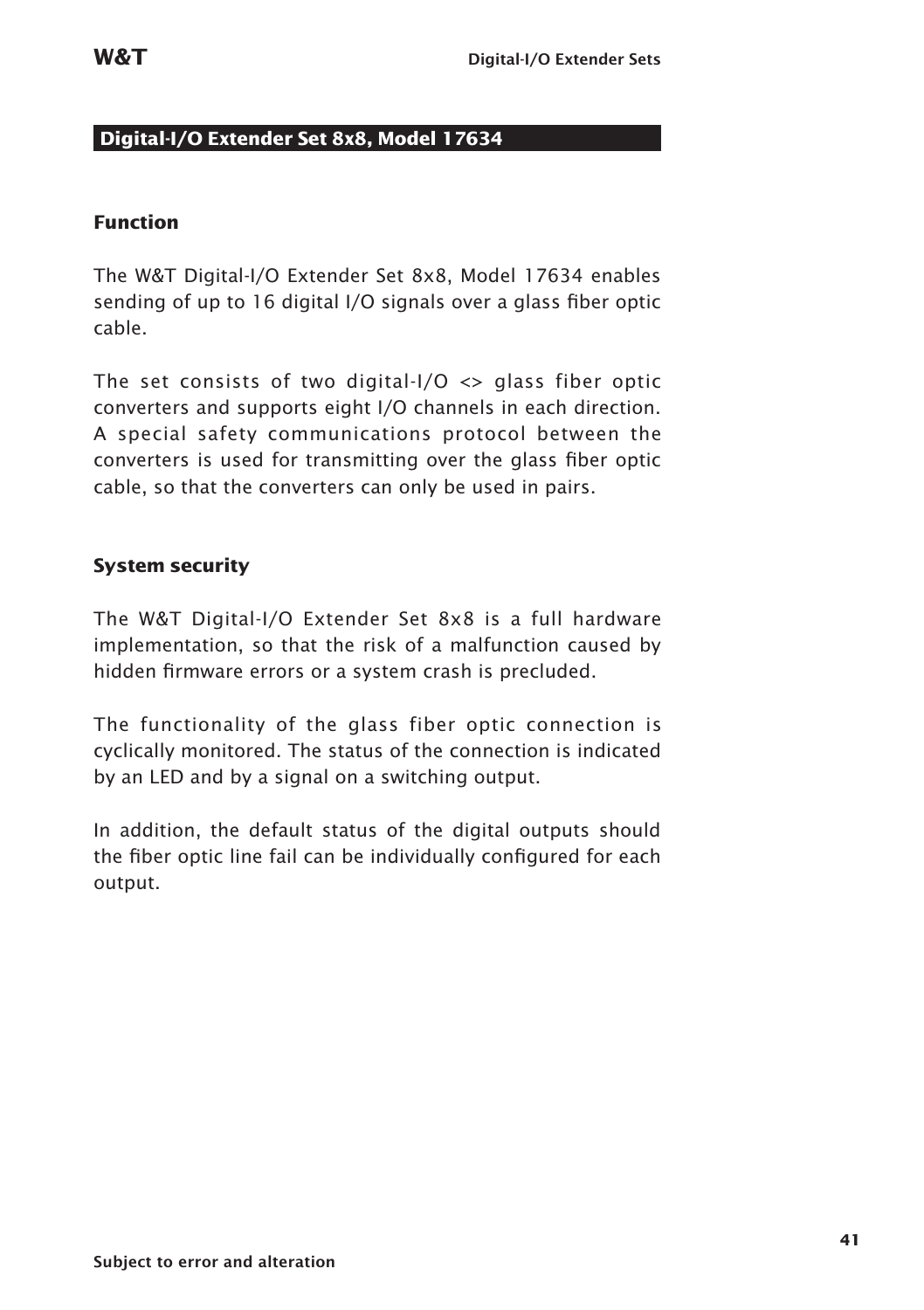#### **Power Supply**

The converters have a common power supply for the interface electronics and the digital outputs. The electronics is supplied by an integrated switching regulator with a wide-range input, so that the device can be operated at any desired voltage between 8 and 30V DC. AC powering is not possible. The supply voltage is brought to the front-mounted 6-pin plug-in panel connector on terminals Vdd and GND.



#### **Galvanic isolation**

The amount of galvanic isolation between the two converters and thereby between the I/O end points is determined solely by the length of the fiber optic cable and the interface supply voltage.

#### **Housing and arrangement of the operating elements**

The W&T Digital-I/O <> Fiber Optic Converters are housed in a 45mm wide plastic enclosure for mounting on DIN rails. All connectors and LEDs are located on the front panel of the units so that they are accessible when installed. The DIL switches for configuring the default state upon cable break is located on the top of the unit and can be set without opening the housing.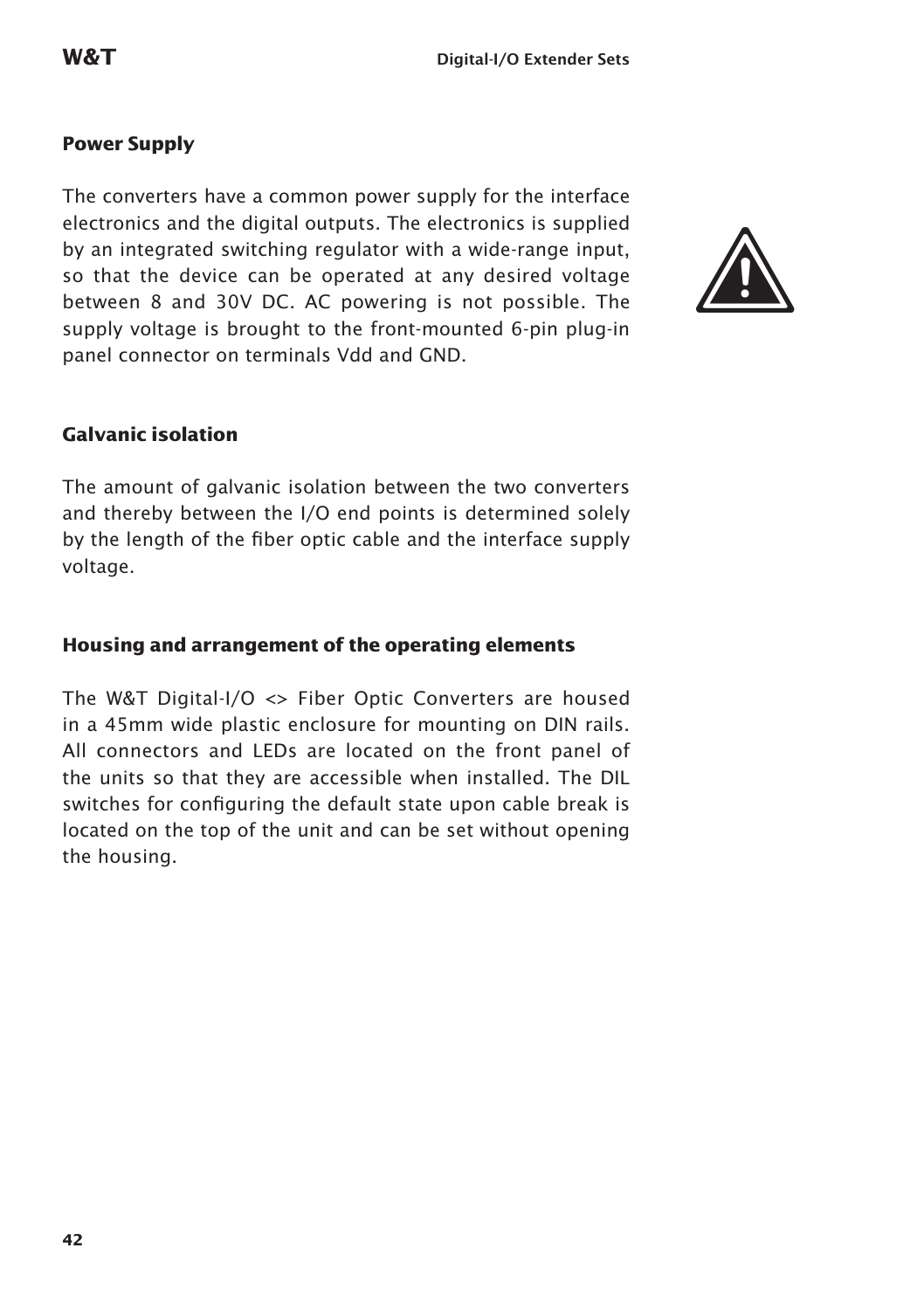#### **Glass Fiber Interface**

Common ST connectors are used for connecting the glass fiber optic cable. A version with SMA connectors is also available as a special on request.

The light used for data transmission has a wavelength of 820 nm. Common 50/125 µm or 62,5/125 µm multimode duplex glass fiber optic cable is used, which thanks to its wide use in networking is easily available and inexpensive. This means that even existing glass fiber optic sections which are intended for use in networks can be used for sending digital signals. Depending on the attenuation factor of the glass fiber optic cable used, data transmission over distances of up to 3800 meters is possible.

#### **Digital-I/O Port**

The Digital-I/O-Port is configured as a plug-in 3.5mm terminal block so that the connected in- and outputs can be disconnected from the signal converter at any time without having to unscrew anything.

All digital inputs use overvoltage-rated components to protect against transients which exceed the permissible input voltage of the inputs.

Driver chips are used for the digital outputs which provide integrated protection against short circuit, overload and thermal destruction.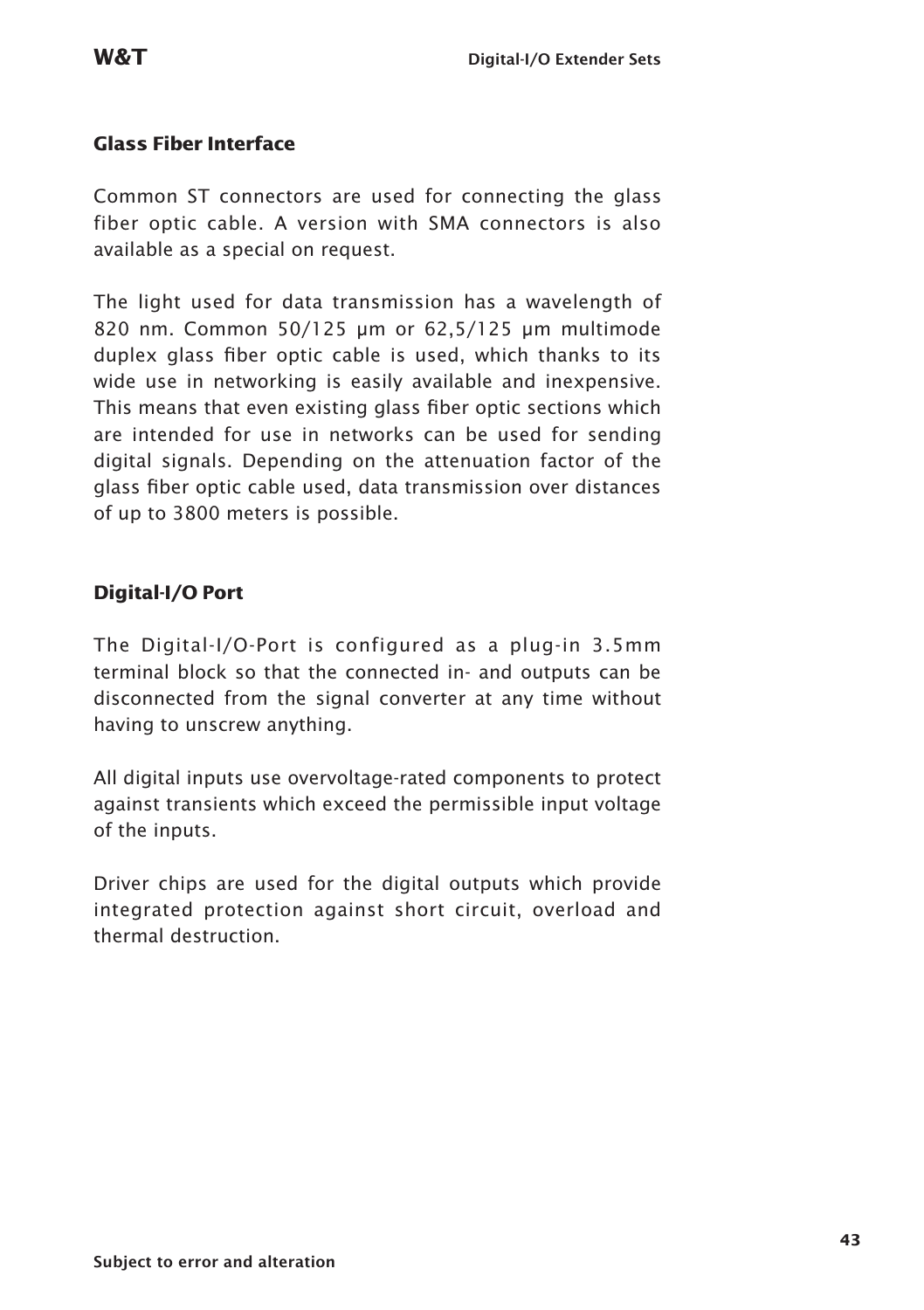#### **LEDs and terminations**

The Converter has 16 LEDs for displaying the respective I/O status, a *Power* LED which indicates correct supply voltage to the device, and a *Link* LED for indicating errorless function of the fiber optic connection.

The configuration of the signal and power connectors and interface wiring can be found on the label and in the following illustration:



#### **Input supply voltage**

The DC supply voltage is connected to Vdd (+) and GND (-) on the 6-pin terminal on the front panel. Vdd supplies the interface electronics as well as the digital switching outputs. Any DC voltage between 8V and 30V may be used.

## **Take care not to reverse the polarity of the supply**  Take care not to reverse the polarity of the supply<br>voltage or to use AC voltage!

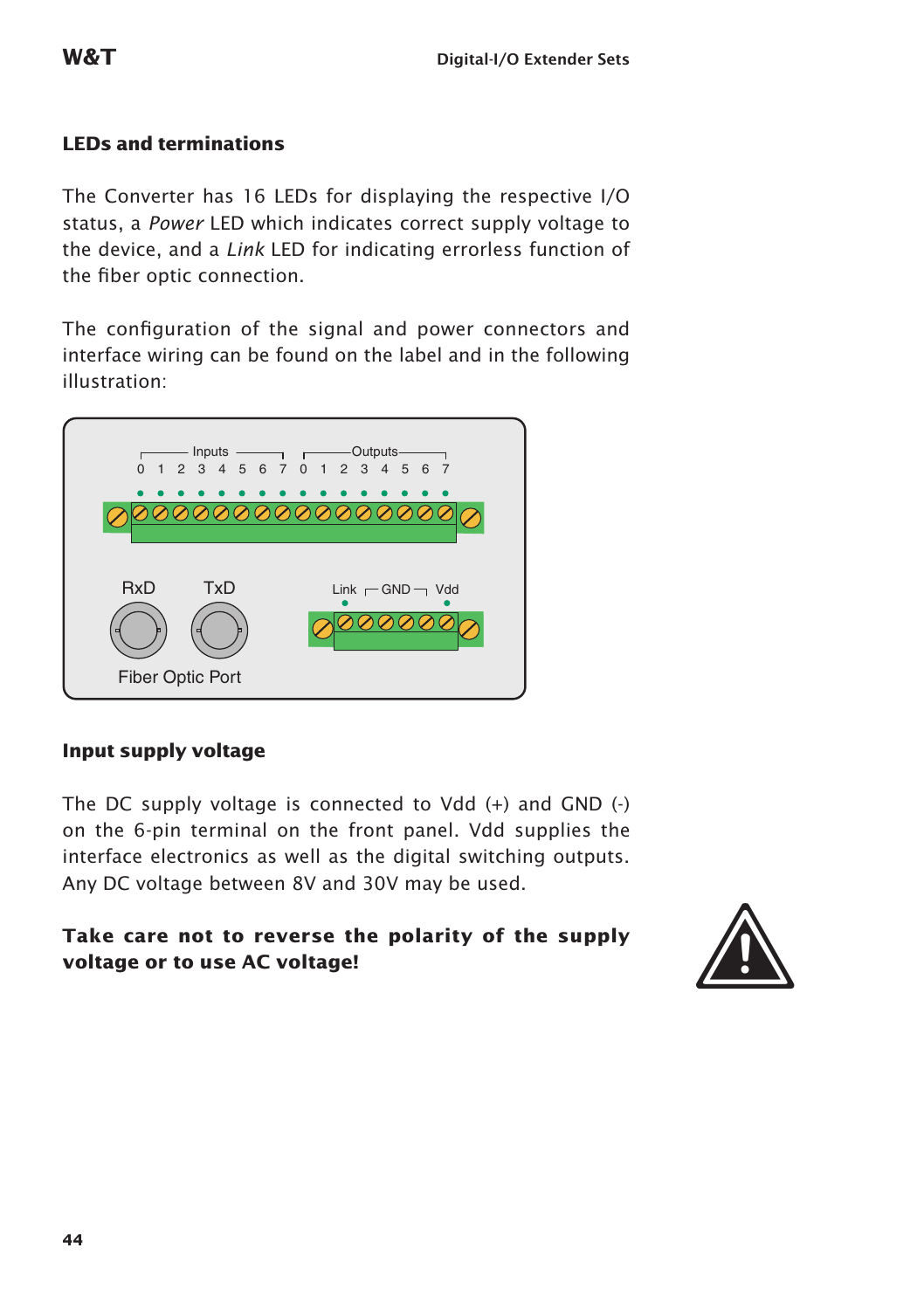#### **Digital Inputs**

The basic wiring of the inputs for the Digital-IO Extender Set can be seen in the following illustration:



The digital inputs of the Digital-I/O Extender Set 17634 are ..Type 3" according to IEC 61131-2 and have a maximum input voltage of 30V with respect to the device reference ground.

The lines to the digital inputs should not be longer than necessary.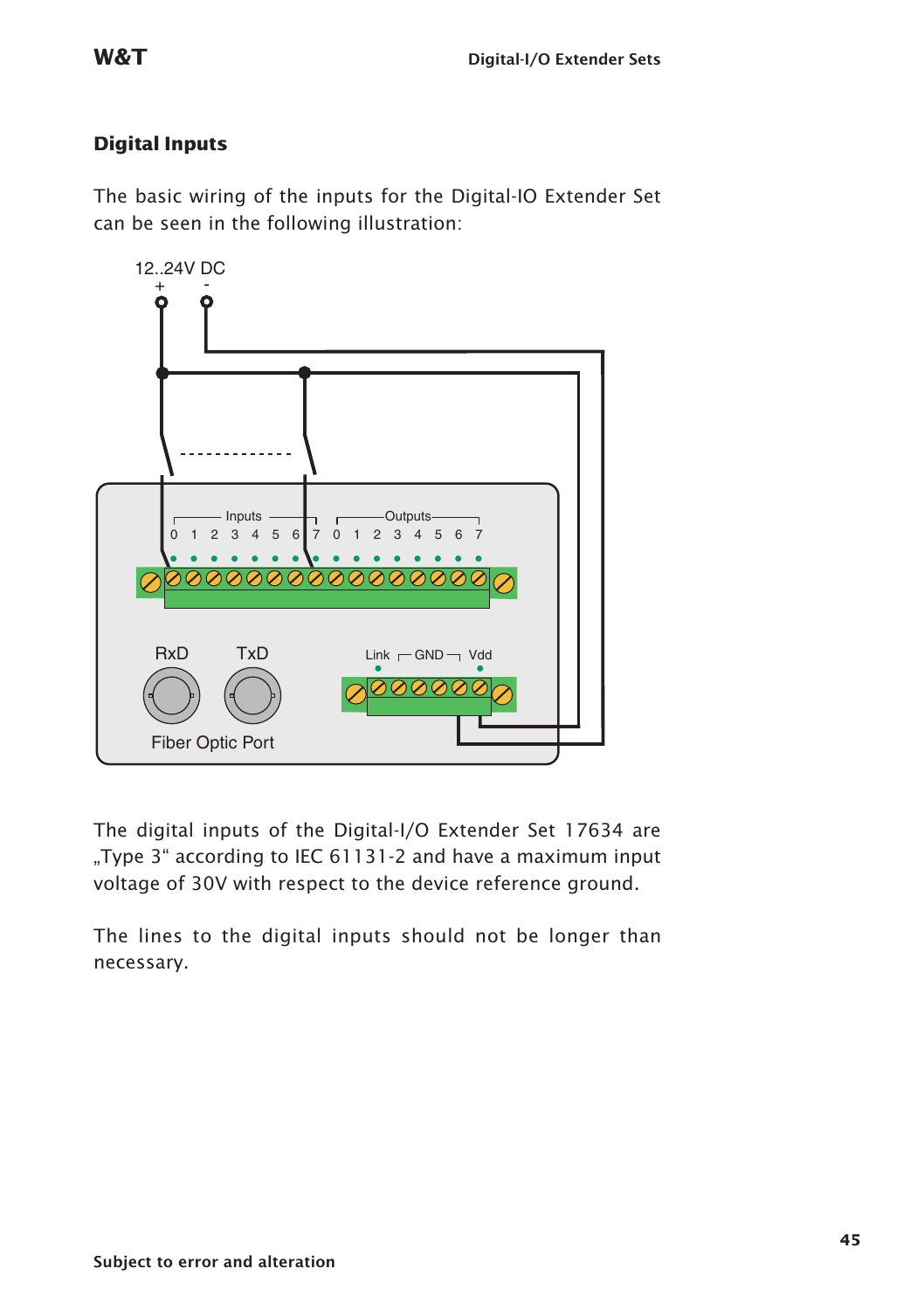#### **Digital Outputs**

The basic wiring of the switching outputs for the Digital-IO Extender Set can be seen in the following illustration:

The digital outputs of the Digital-I/O Extender Sets are current sourcing and apply the voltage brought to Vdd to the output terminals. Each of the outputs can switch a maximum current of 0.5A. If loads with an inductive component (e.g. relays, contactors, solenoids etc.) need to be switched, the outputs must be additionally protected using recovery diodes.

The outputs have thermal overload protection and are short circuit protected. In the OFF state a very low current of approx. 10µA is used to check whether the outputs are switched to a load. If LEDs are connected to the outputs, this can result in a slight glow even in the rest state.



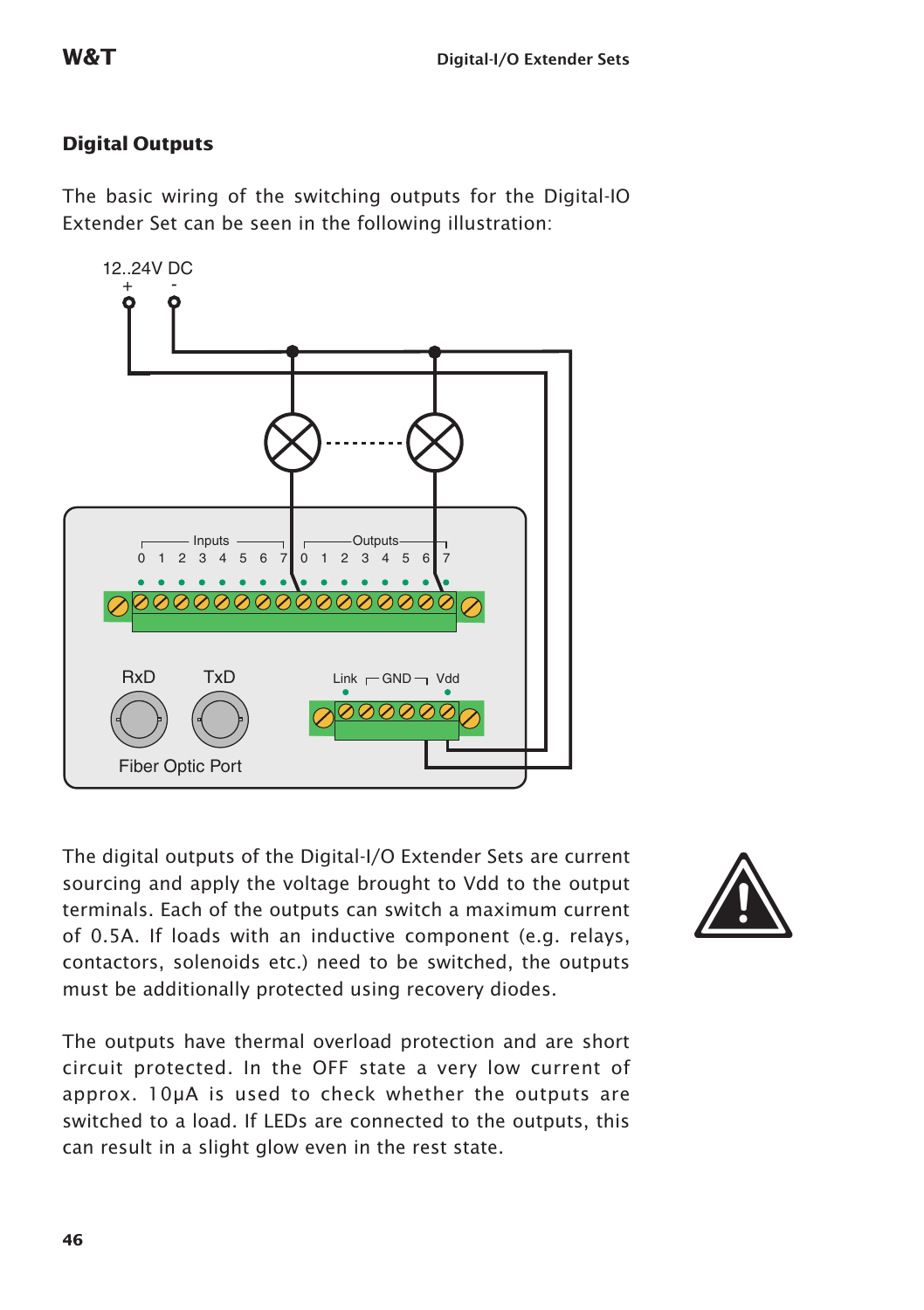#### **Cable break response**

The functionality of the glass fiber optic connection is cyclically monitored by a special safety communications protocol. The status of the connection is indicated by the *Link* LED and by a signal on the *Link* switching output.

An 8x DIL switch is provided on the top side of the unit for configuring the cable break response, whereby the status of the outputs when the fiber optic connection is interrupted can be set for each individual output. The arrangement of the DIL switches and output can be found on the label on the top side of the unit.

The factory default setting is for all switches in the *Off*  position. If this setting is not changed, all the digital outputs on the unit will turn off when the fiber optic connection is interrupted.

This response can be inverted by setting the DIL switch associated with an output to ON. This setting can be made individually for each of the eight outputs.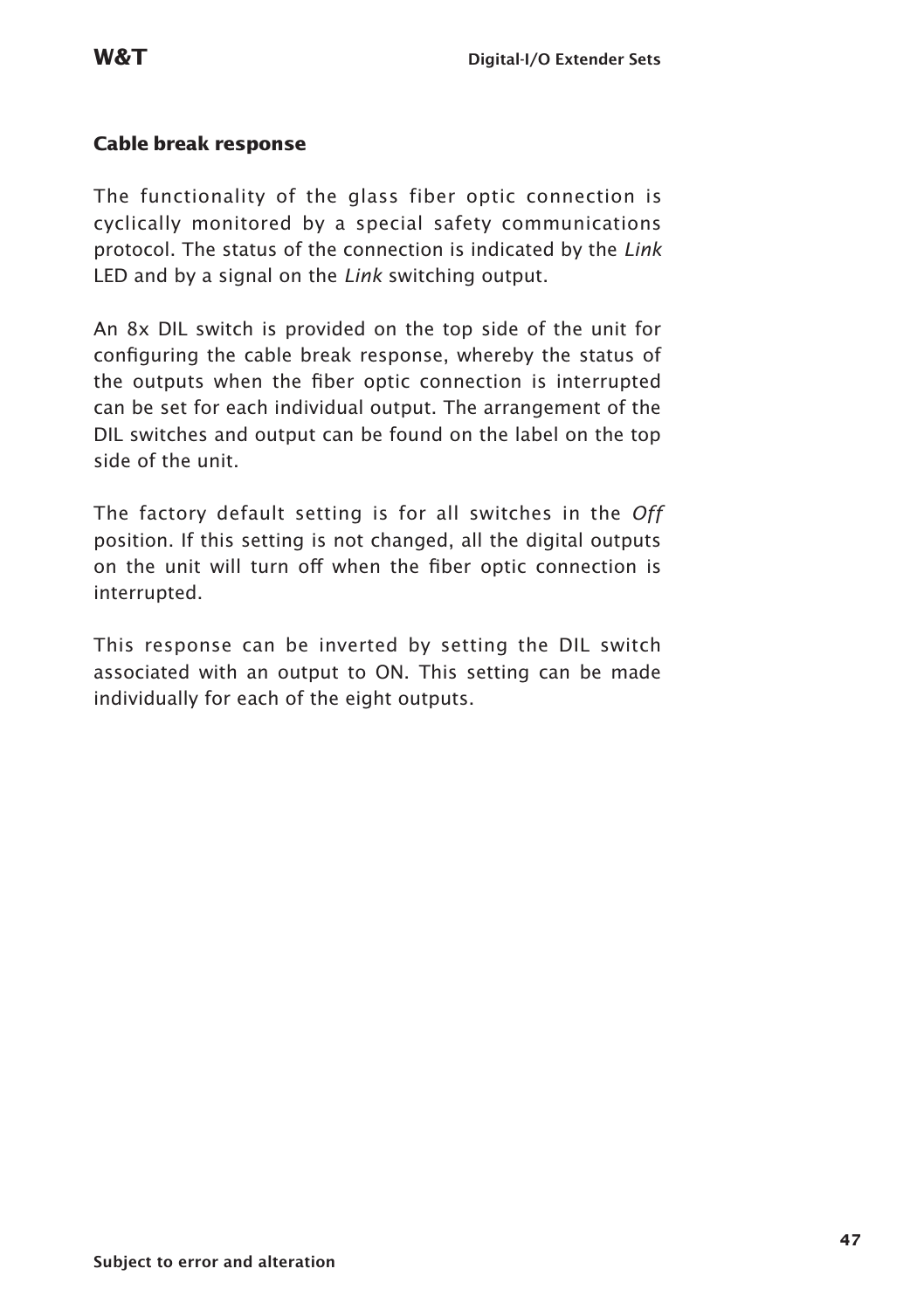## **Technical Data**

| Transmitted signals:<br>Digital-I/O connector:<br>Digital outputs:<br>Digital inputs:<br>Input voltage:<br>Signal delay: | 8x Digital In, 8x Digital Out<br>16-pin plug-in screw terminal<br>8 outputs, 6V-30V, 0.5A,<br>Short circuit protected<br>8 inputs acc. to IEC61131-2, type 3<br>max. 30V<br>Input to output: max. 20ms |
|--------------------------------------------------------------------------------------------------------------------------|--------------------------------------------------------------------------------------------------------------------------------------------------------------------------------------------------------|
| Glass fiber connector:<br>Fiber medium:<br>Transmitter type:                                                             | ST connectors (SMA on request)<br>Duplex multimode glass fiber cable<br>LED                                                                                                                            |
| Wavelength:<br>Optical budget:                                                                                           | 820 nm<br>50/125µm: typ. 9.6dB, min. 4,2dB<br>62.5/125µm: typ. 13.4dB, min. 8.0dB                                                                                                                      |
| Maximum distance:                                                                                                        | $50/125 \mu m$ :<br>typ. 3200m, min. 1400m @3dB/km<br>$62.5/125 \mu m$ :<br>typ. 3800m, min. 2200m @3.5dB/km                                                                                           |
| Supply voltage:<br>Current draw:                                                                                         | 8.30V DC<br>typ. 20 mA at 12V DC                                                                                                                                                                       |
| Temperature range:<br>Humidity range:<br>Life expectancy:                                                                | Storage: -40+70°C<br>Operating: 0+70°C<br>590% rH (non condensing)<br>> 25 years (@25°C ambient temp.)                                                                                                 |
| Housing:<br>Dimensions:<br>Weight:<br>Scope of delivery:                                                                 | Plastic housing for DIN rail mount<br>105x75x45mm<br>approx. 300 g<br>1x Digital-I/O Extender Set 8x8<br>Multimode ST                                                                                  |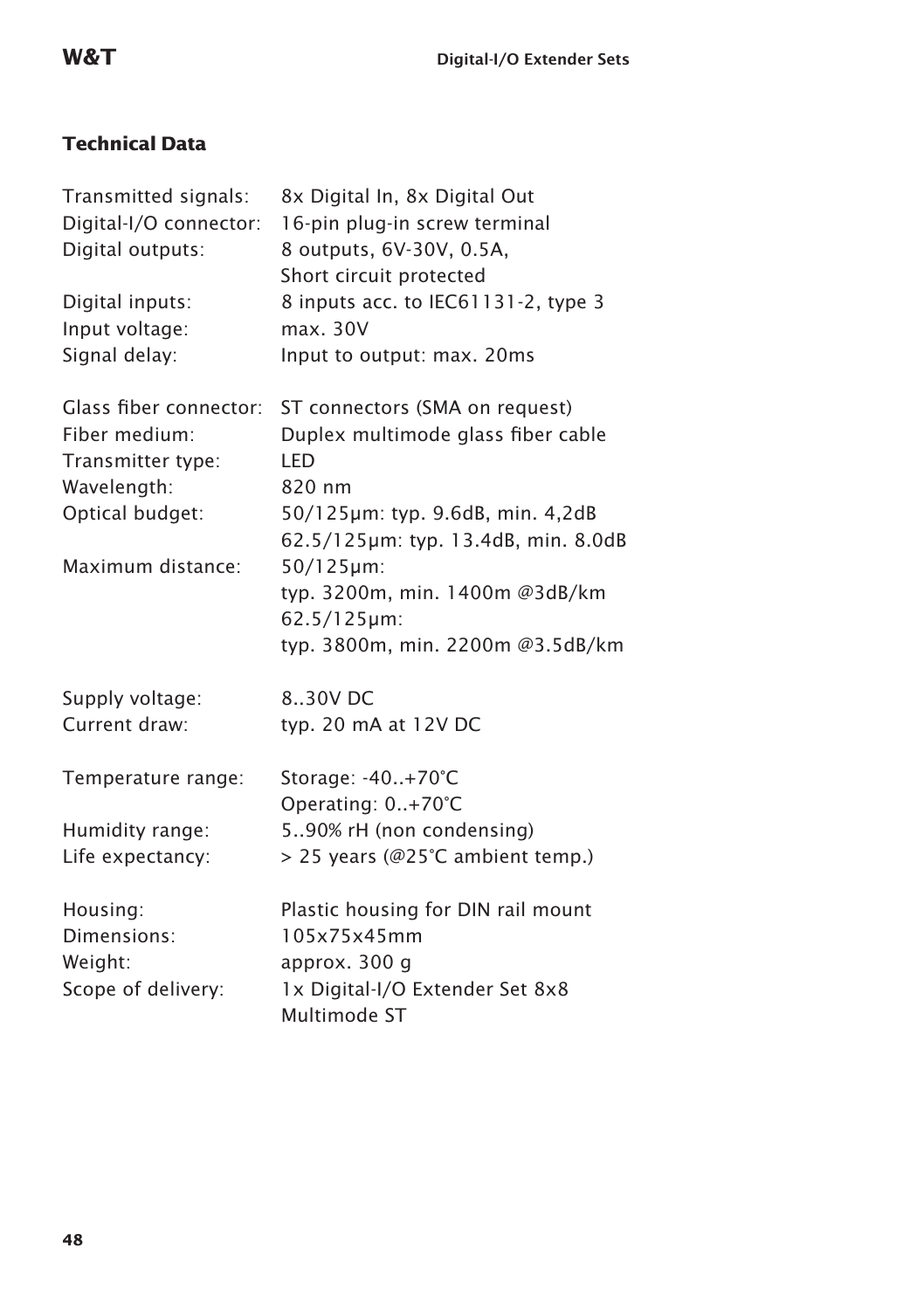#### **Digital-I/O Extender Set 8x8, Model 17635**

#### **Function**

The W&T Digital-I/O Extender Set 8x8, Model 17635 enables sending of up to 16 digital I/O signals over a singlemode glass fiber optic cable.

The set consists of two digital- $1/0 \leq$  glass fiber optic converters and supports eight I/O channels in each direction. A special safety communications protocol between the converters is used for transmitting over the glass fiber optic cable, so that the converters can only be used in pairs.

#### **System security**

The W&T Digital-I/O Extender Set 8x8 is a full hardware implementation, so that the risk of a malfunction caused by hidden firmware errors or a system crash is precluded.

The functionality of the glass fiber optic connection is cyclically monitored. The status of the connection is indicated by an LED and by a signal on a switching output. In addition, the default status of the digital outputs should the fiber optic line fail can be individually configured for each output.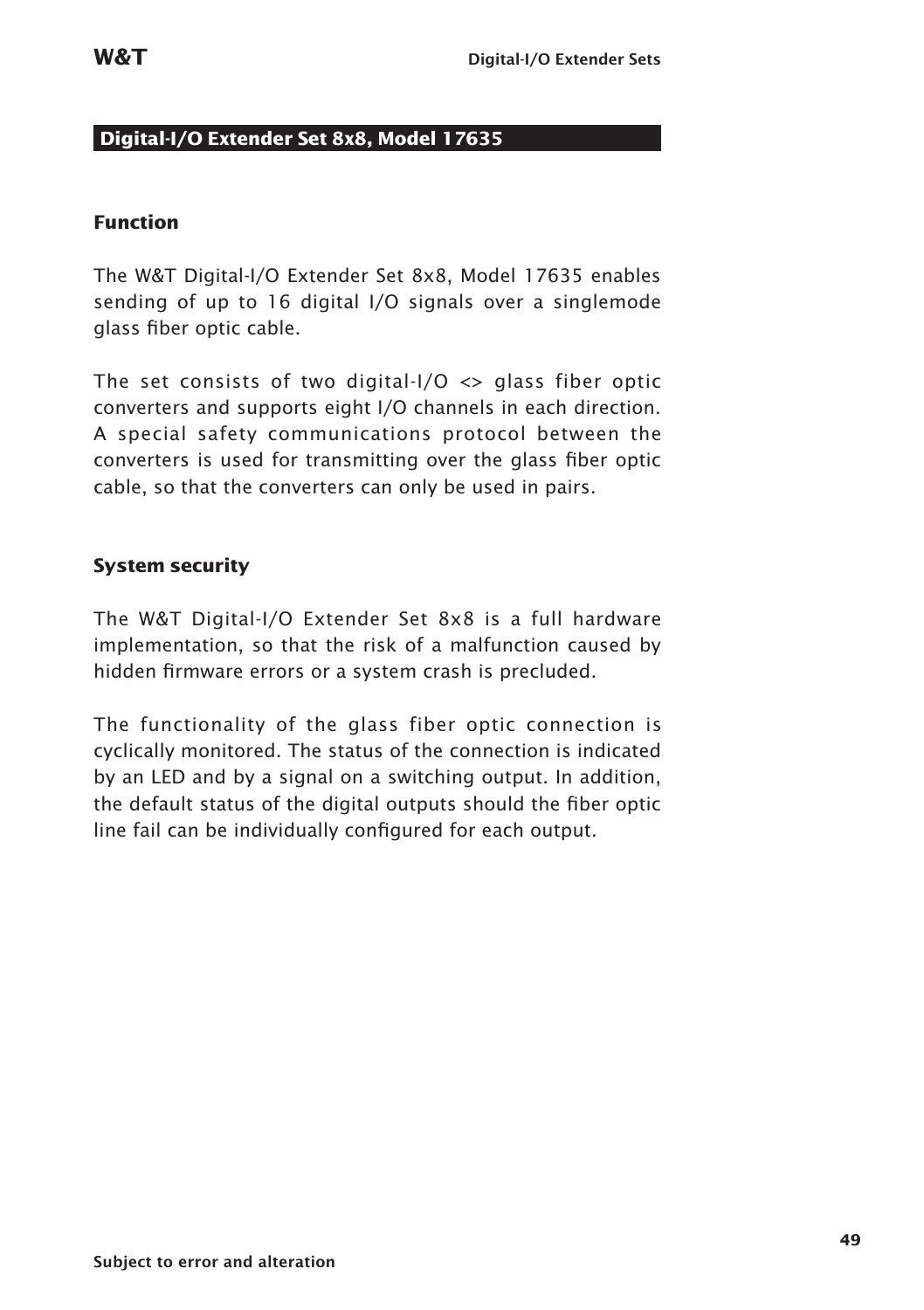#### **Power Supply**

The converters have a common power supply for the interface electronics and the digital outputs. The electronics is supplied by an integrated switching regulator with a wide-range input, so that the device can be operated at any desired voltage between 8 and 30V DC. AC powering is not possible. The supply voltage is brought to the front-mounted 6-pin plug-in panel connector on terminals Vdd and GND.



#### **Galvanic isolation**

The amount of galvanic isolation between the two converters and thereby between the I/O end points is determined solely by the length of the fiber optic cable and the interface supply voltage.

#### **Housing and arrangement of the operating elements**

The W&T Digital-I/O <> Fiber Optic Converters are housed in a 45mm wide plastic enclosure for mounting on DIN rails. All connectors and LEDs are located on the front panel of the units so that they are accessible when installed. The DIL switches for configuring the default state upon cable break is located on the top of the unit and can be set without opening the housing.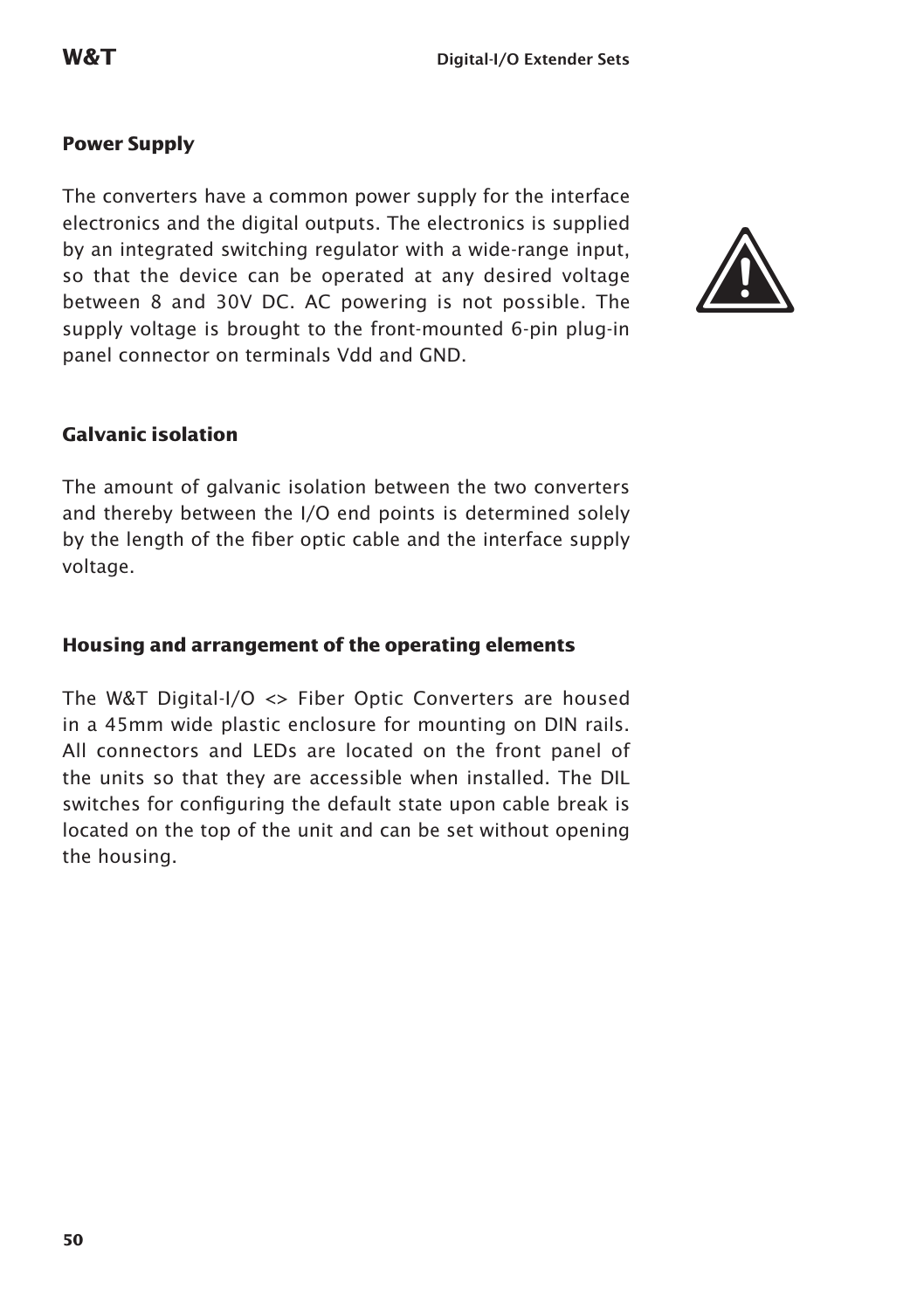#### **Glass Fiber Interface**

Common SC connectors are used for connecting the singlemode glass fiber optic cable.

The light used for data transmission has a wavelength of 1310 nm. Common 9/125 µm singlemode duplex glass fiber optic cable is used, which thanks to its wide use in networking is easily available and inexpensive. This means that even existing glass fiber optic sections which are intended for use in networks can be used for sending digital signals. Depending on the attenuation factor of the glass fiber optic cable used, data transmission over distances of up to 20 km is possible.

#### **Digital-I/O Port**

The Digital-I/O-Port is configured as a plug-in 3.5mm terminal block so that the connected in- and outputs can be disconnected from the signal converter at any time without having to unscrew anything.

All digital inputs use overvoltage-rated components to protect against transients which exceed the permissible input voltage of the inputs.

Driver chips are used for the digital outputs which provide integrated protection against short circuit, overload and Driver chips are used for the digital outputs which provide<br>integrated protection against short circuit, overload and<br>thermal destruction.

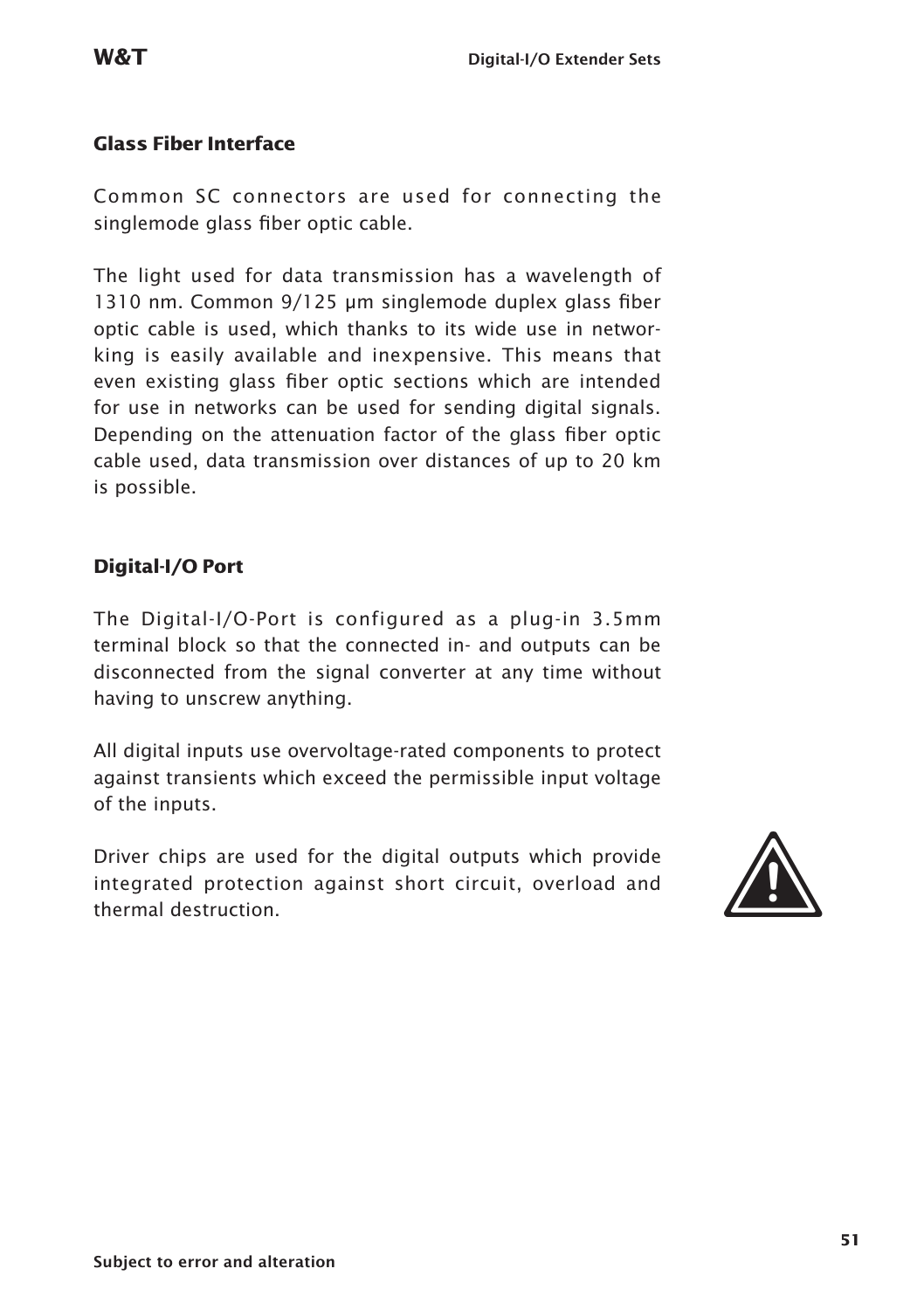#### **LEDs and terminations**

The Converter has 16 LEDs for displaying the respective I/O status, a *Power* LED which indicates correct supply voltage to the device, and a *Link* LED for indicating errorless function of the fiber optic connection.

The configuration of the signal and power connectors and interface wiring can be found on the label and in the following illustration:



#### **Input supply voltage**

The DC supply voltage is connected to Vdd (+) and GND (-) on the 6-pin terminal on the front panel. Vdd supplies the interface electronics as well as the digital switching outputs. Any DC voltage between 8V and 30V may be used.

## **Take care not to reverse the polarity of the supply**  Take care not to reverse the polarity of the supply<br>voltage or to use AC voltage!

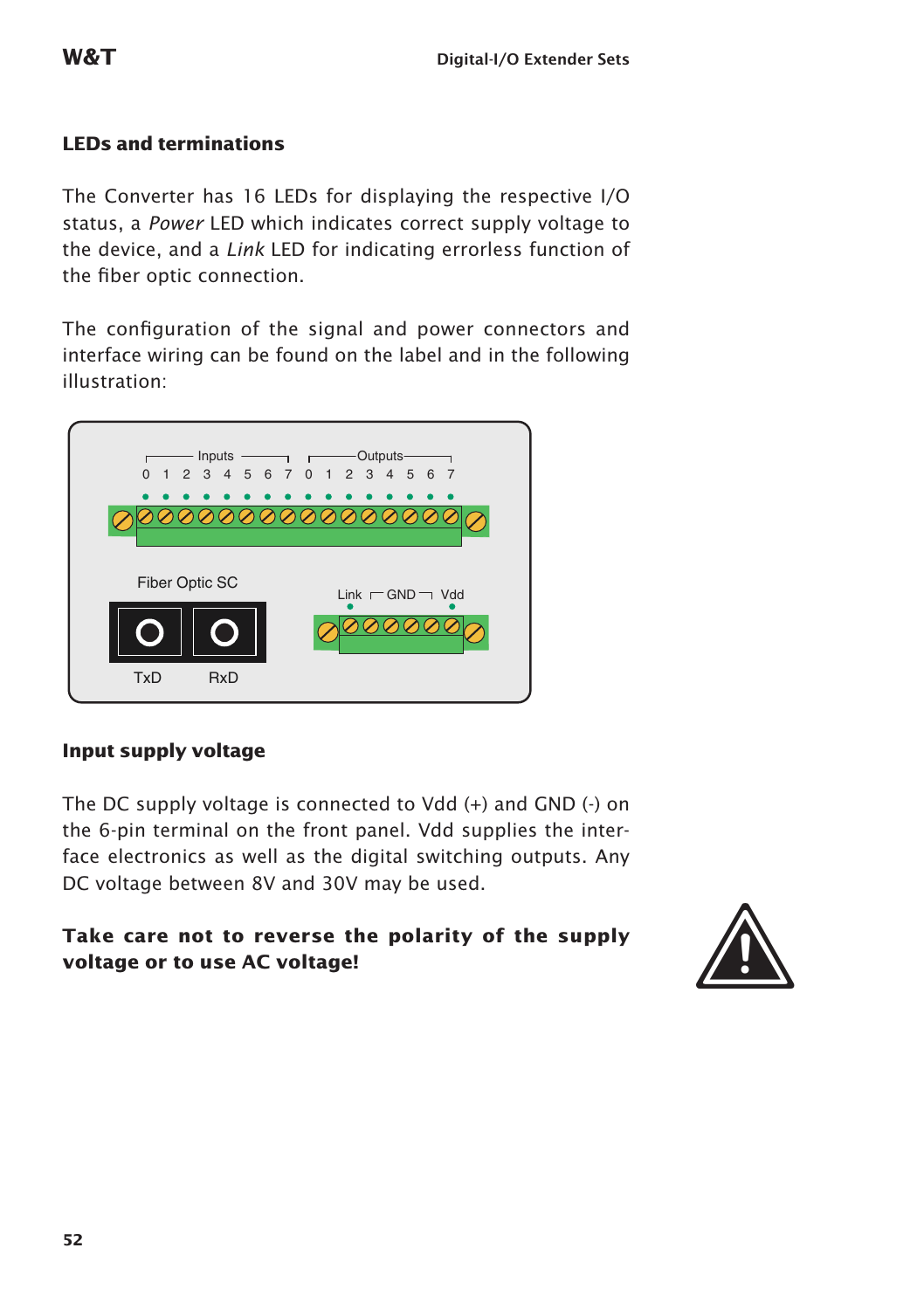#### **Digital Inputs**

The basic wiring of the inputs for the Digital-IO Extender Set can be seen in the following illustration:



The digital inputs of the Digital-I/O Extender Set 17635 are ..Type 3" according to IEC 61131-2 and have a maximum input voltage of 30V with respect to the device reference ground.

The lines to the digital inputs should not be longer than necessary.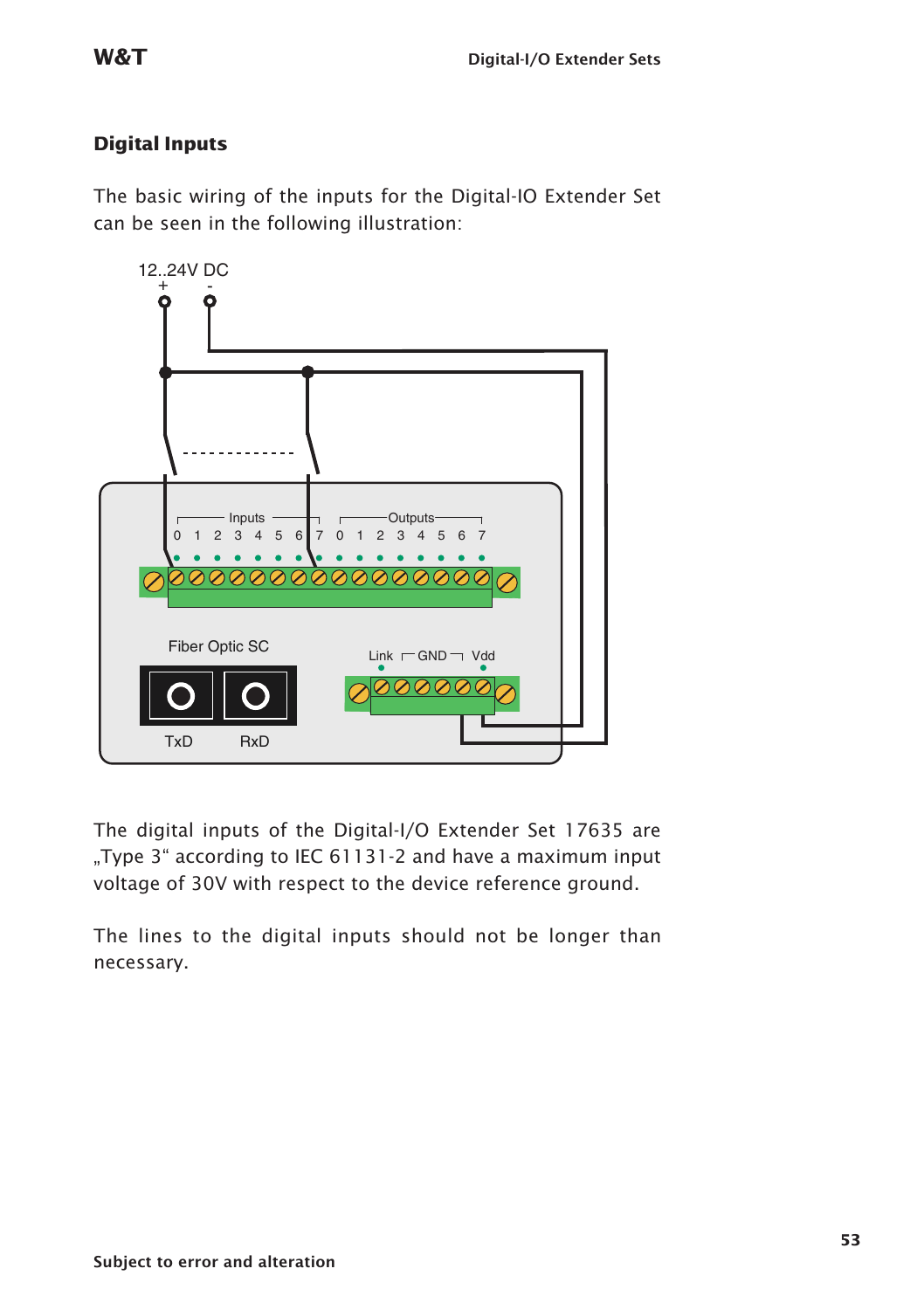#### **Digital Outputs**

The basic wiring of the switching outputs for the Digital-IO Extender Set can be seen in the following illustration:

The digital outputs of the Digital-I/O Extender Sets are current sourcing and apply the voltage brought to Vdd to the output terminals. Each of the outputs can switch a maximum current of 0.5A. If loads with an inductive component (e.g. relays, contactors, solenoids etc.) need to be switched, the outputs must be additionally protected using recovery diodes.

The outputs have thermal overload protection and are short circuit protected. In the OFF state a very low current of approx. 10µA is used to check whether the outputs are switched to a load. If LEDs are connected to the outputs, this can result in a slight glow even in the rest state.



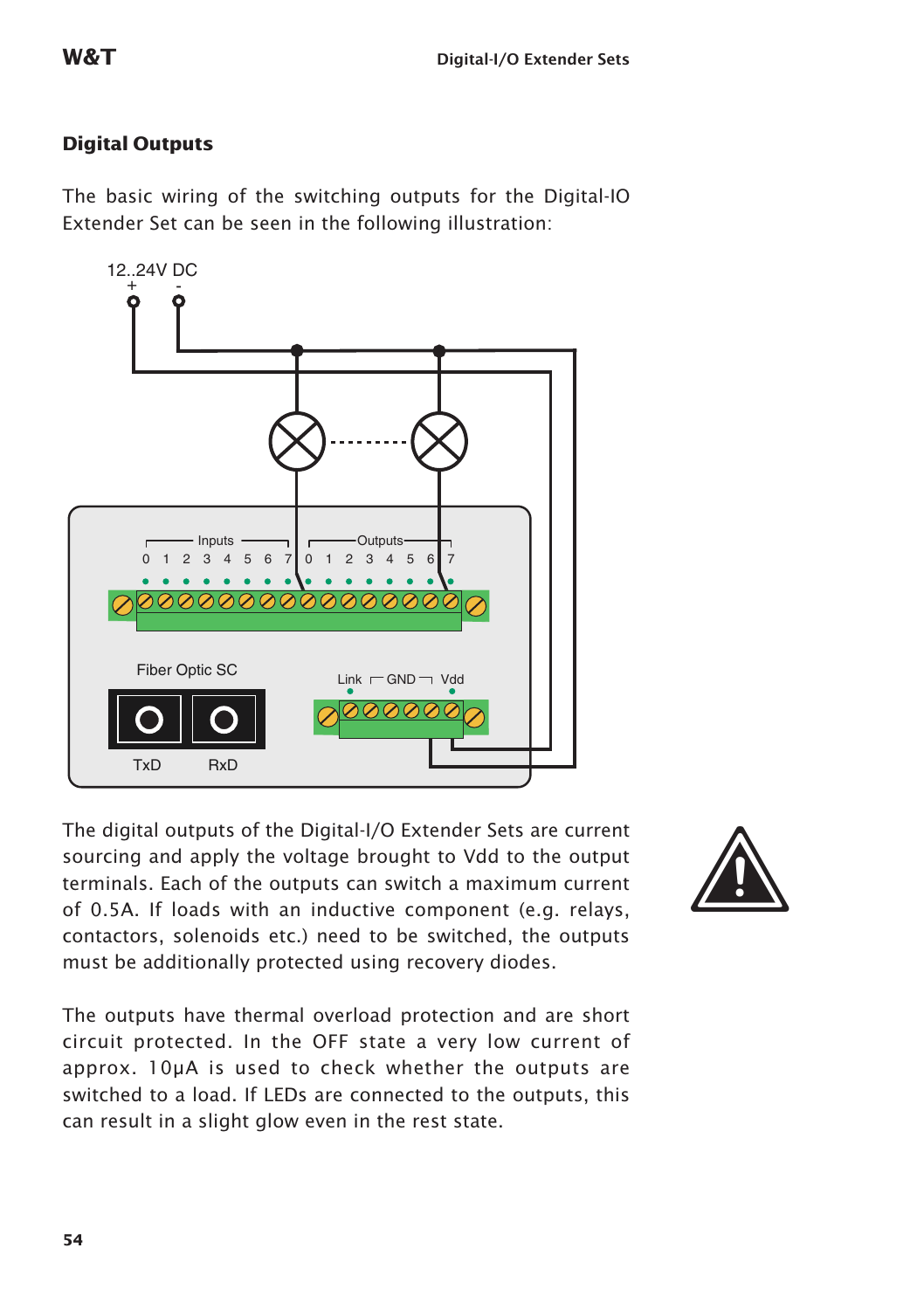#### **Cable break response**

The functionality of the glass fiber optic connection is cyclically monitored by a special safety communications protocol. The status of the connection is indicated by the *Link* LED and by a signal on the *Link* switching output.

An 8x DIL switch is provided on the top side of the unit for configuring the cable break response, whereby the status of the outputs when the fiber optic connection is interrupted can be set for each individual output. The arrangement of the DIL switches and output can be found on the label on the top side of the unit.

The factory default setting is for all switches in the *Off*  position. If this setting is not changed, all the digital outputs on the unit will turn off when the fiber optic connection is interrupted.

This response can be inverted by setting the DIL switch associated with an output to ON. This setting can be made individually for each of the eight outputs.